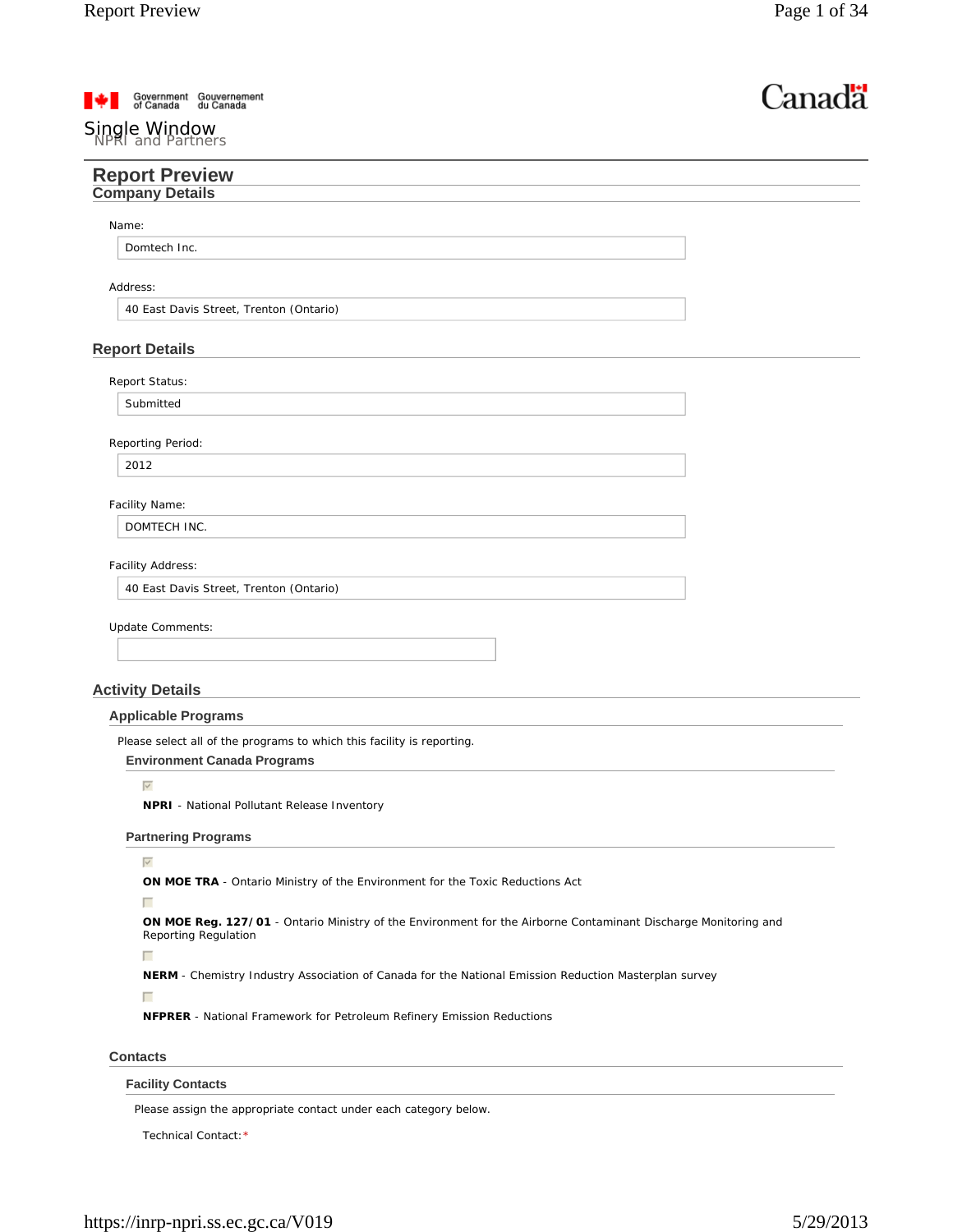| Martin Vanier                                                                                                                                                                                                                                                                                   |  |
|-------------------------------------------------------------------------------------------------------------------------------------------------------------------------------------------------------------------------------------------------------------------------------------------------|--|
| Certifying Official (or authorized delegate): *                                                                                                                                                                                                                                                 |  |
| Tim Bannon                                                                                                                                                                                                                                                                                      |  |
| Highest Ranking Employee: *                                                                                                                                                                                                                                                                     |  |
| Tim Bannon                                                                                                                                                                                                                                                                                      |  |
| Person who prepared the report: *                                                                                                                                                                                                                                                               |  |
| <b>Bradley Sedman</b>                                                                                                                                                                                                                                                                           |  |
| Company Coordinator (optional):                                                                                                                                                                                                                                                                 |  |
| Public Contact (optional):                                                                                                                                                                                                                                                                      |  |
| Martin Vanier                                                                                                                                                                                                                                                                                   |  |
| Contractor Contact (optional):                                                                                                                                                                                                                                                                  |  |
|                                                                                                                                                                                                                                                                                                 |  |
| If you are an independent contractor or consultant, please enter your company name in the field below:                                                                                                                                                                                          |  |
|                                                                                                                                                                                                                                                                                                 |  |
| Person who coordinated the preparation of the Toxics Reduction Plan (required after a plan summary has been submitted):                                                                                                                                                                         |  |
| <b>Employees and Activities</b>                                                                                                                                                                                                                                                                 |  |
| <b>Employees</b>                                                                                                                                                                                                                                                                                |  |
| Number of Employees*                                                                                                                                                                                                                                                                            |  |
| 100                                                                                                                                                                                                                                                                                             |  |
|                                                                                                                                                                                                                                                                                                 |  |
| <b>Activities</b><br>If your facility was engaged in any of the following activities, check the relevant box(es), otherwise click "None of the Above"<br>For the second "Activities" list, if you select one of these activities then you must report dioxins, furans and<br>hexachlorobenzene. |  |
| Activities for Which the 20,000-Hour Employee Threshold Does Not Apply: (check all that apply)*                                                                                                                                                                                                 |  |
| None of the above                                                                                                                                                                                                                                                                               |  |
| Activities Relevant to Reporting Dioxins, Furans and Hexacholorobenzene: (check all that apply)*                                                                                                                                                                                                |  |
| None of the above                                                                                                                                                                                                                                                                               |  |
| Activities Relevant to Reporting of Polycyclic Aromatic Hydrocarbons (PAHs)                                                                                                                                                                                                                     |  |
| Did the following activity take place at the facility?                                                                                                                                                                                                                                          |  |
| Wood preservation using creosote: *                                                                                                                                                                                                                                                             |  |
| No                                                                                                                                                                                                                                                                                              |  |
|                                                                                                                                                                                                                                                                                                 |  |

**NPRI**

Is this the first time the facility is reporting to the NPRI (under current or past ownership)?\*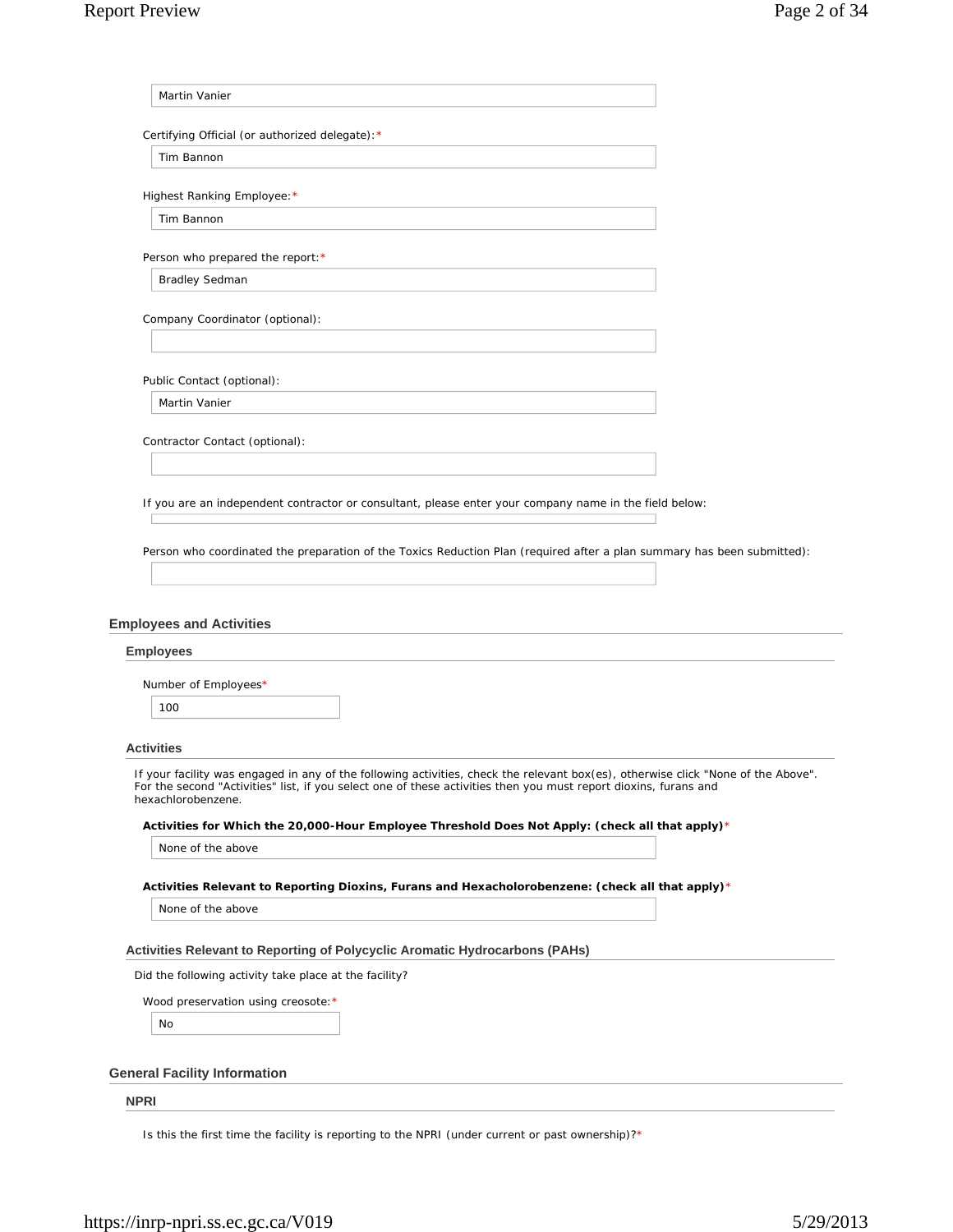| No                                 |                                                                                                                                  |                  |                          |        |     |                                                                                                                                                                                                                                                                                                                                                                                                                                                                                                                                                   |  |
|------------------------------------|----------------------------------------------------------------------------------------------------------------------------------|------------------|--------------------------|--------|-----|---------------------------------------------------------------------------------------------------------------------------------------------------------------------------------------------------------------------------------------------------------------------------------------------------------------------------------------------------------------------------------------------------------------------------------------------------------------------------------------------------------------------------------------------------|--|
|                                    | Is the facility controlled by another Canadian company or companies?*                                                            |                  |                          |        |     |                                                                                                                                                                                                                                                                                                                                                                                                                                                                                                                                                   |  |
| <b>No</b>                          |                                                                                                                                  |                  |                          |        |     |                                                                                                                                                                                                                                                                                                                                                                                                                                                                                                                                                   |  |
|                                    | Did the facility report under other environmental regulations or permits?*                                                       |                  |                          |        |     |                                                                                                                                                                                                                                                                                                                                                                                                                                                                                                                                                   |  |
| No                                 |                                                                                                                                  |                  |                          |        |     |                                                                                                                                                                                                                                                                                                                                                                                                                                                                                                                                                   |  |
|                                    |                                                                                                                                  |                  |                          |        |     |                                                                                                                                                                                                                                                                                                                                                                                                                                                                                                                                                   |  |
|                                    |                                                                                                                                  |                  |                          |        |     | Is the facility required to report one or more NPRI Part 4 substances (Criteria Air Contaminants)?*                                                                                                                                                                                                                                                                                                                                                                                                                                               |  |
| No                                 |                                                                                                                                  |                  |                          |        |     |                                                                                                                                                                                                                                                                                                                                                                                                                                                                                                                                                   |  |
|                                    | If 'Yes' to reporting for one or more Part 4 substances:<br>Was the facility shut down for more than one week during the year?** |                  |                          |        |     |                                                                                                                                                                                                                                                                                                                                                                                                                                                                                                                                                   |  |
|                                    | Operating Schedule - Days of the Week**                                                                                          |                  |                          |        |     |                                                                                                                                                                                                                                                                                                                                                                                                                                                                                                                                                   |  |
| Mon                                | Tue                                                                                                                              | Wed              | Thu                      | Fri    | Sat | Sun                                                                                                                                                                                                                                                                                                                                                                                                                                                                                                                                               |  |
| г                                  | г                                                                                                                                | П                | $\Box$                   | $\Box$ | П   | п                                                                                                                                                                                                                                                                                                                                                                                                                                                                                                                                                 |  |
|                                    | <b>Operating Schedule - Hours**</b>                                                                                              |                  |                          |        |     |                                                                                                                                                                                                                                                                                                                                                                                                                                                                                                                                                   |  |
|                                    | Usual Number of                                                                                                                  |                  |                          |        |     |                                                                                                                                                                                                                                                                                                                                                                                                                                                                                                                                                   |  |
|                                    | Operating Hours per                                                                                                              | Time             | <b>Usual Daily Start</b> |        |     |                                                                                                                                                                                                                                                                                                                                                                                                                                                                                                                                                   |  |
| day                                |                                                                                                                                  | $(24h)$ (hh: mm) |                          |        |     |                                                                                                                                                                                                                                                                                                                                                                                                                                                                                                                                                   |  |
|                                    |                                                                                                                                  |                  |                          |        |     |                                                                                                                                                                                                                                                                                                                                                                                                                                                                                                                                                   |  |
|                                    |                                                                                                                                  |                  |                          |        |     |                                                                                                                                                                                                                                                                                                                                                                                                                                                                                                                                                   |  |
| <b>Shutdown Periods**</b><br>Empty | To declare a shutdown period, click the green "+" sign to the right side of the screen.                                          |                  |                          |        |     |                                                                                                                                                                                                                                                                                                                                                                                                                                                                                                                                                   |  |
|                                    | <b>General Comments for Facility</b>                                                                                             |                  |                          |        |     |                                                                                                                                                                                                                                                                                                                                                                                                                                                                                                                                                   |  |
| Comments:                          |                                                                                                                                  |                  |                          |        |     |                                                                                                                                                                                                                                                                                                                                                                                                                                                                                                                                                   |  |
|                                    |                                                                                                                                  |                  |                          |        |     |                                                                                                                                                                                                                                                                                                                                                                                                                                                                                                                                                   |  |
|                                    |                                                                                                                                  |                  |                          |        |     |                                                                                                                                                                                                                                                                                                                                                                                                                                                                                                                                                   |  |
|                                    | <b>Verify Facility Information</b>                                                                                               |                  |                          |        |     |                                                                                                                                                                                                                                                                                                                                                                                                                                                                                                                                                   |  |
|                                    | entered data will be modified. the UTM coordinates are required on this screen.                                                  |                  |                          |        |     | The information in this section was copied from the Single Window Information Manager (SWIM) at the time the plan summary was<br>created. Please verify the information and update it where required. Please note that any changes made here will only be reflected<br>in this plan summary. To ensure updates reflected in future reports, please ensure the information is updated in SWIM. After making<br>updates in SWIM, return here and click the "Refresh" button to trigger a reload of the SWIM information. Please note all previously |  |
| <b>Company Information</b>         |                                                                                                                                  |                  |                          |        |     |                                                                                                                                                                                                                                                                                                                                                                                                                                                                                                                                                   |  |
| <b>Company Details</b>             |                                                                                                                                  |                  |                          |        |     |                                                                                                                                                                                                                                                                                                                                                                                                                                                                                                                                                   |  |
|                                    | Company Legal Name                                                                                                               |                  |                          |        |     |                                                                                                                                                                                                                                                                                                                                                                                                                                                                                                                                                   |  |
|                                    | Domtech Inc.                                                                                                                     |                  |                          |        |     |                                                                                                                                                                                                                                                                                                                                                                                                                                                                                                                                                   |  |
|                                    | <b>Business Number</b>                                                                                                           |                  |                          |        |     |                                                                                                                                                                                                                                                                                                                                                                                                                                                                                                                                                   |  |
| 885407346                          |                                                                                                                                  |                  |                          |        |     |                                                                                                                                                                                                                                                                                                                                                                                                                                                                                                                                                   |  |
|                                    |                                                                                                                                  |                  |                          |        |     |                                                                                                                                                                                                                                                                                                                                                                                                                                                                                                                                                   |  |
| <b>Mailing Address</b>             |                                                                                                                                  |                  |                          |        |     |                                                                                                                                                                                                                                                                                                                                                                                                                                                                                                                                                   |  |
| Delivery Mode:                     | Suburban Services                                                                                                                |                  |                          |        |     |                                                                                                                                                                                                                                                                                                                                                                                                                                                                                                                                                   |  |
| PO Box                             |                                                                                                                                  |                  |                          |        |     |                                                                                                                                                                                                                                                                                                                                                                                                                                                                                                                                                   |  |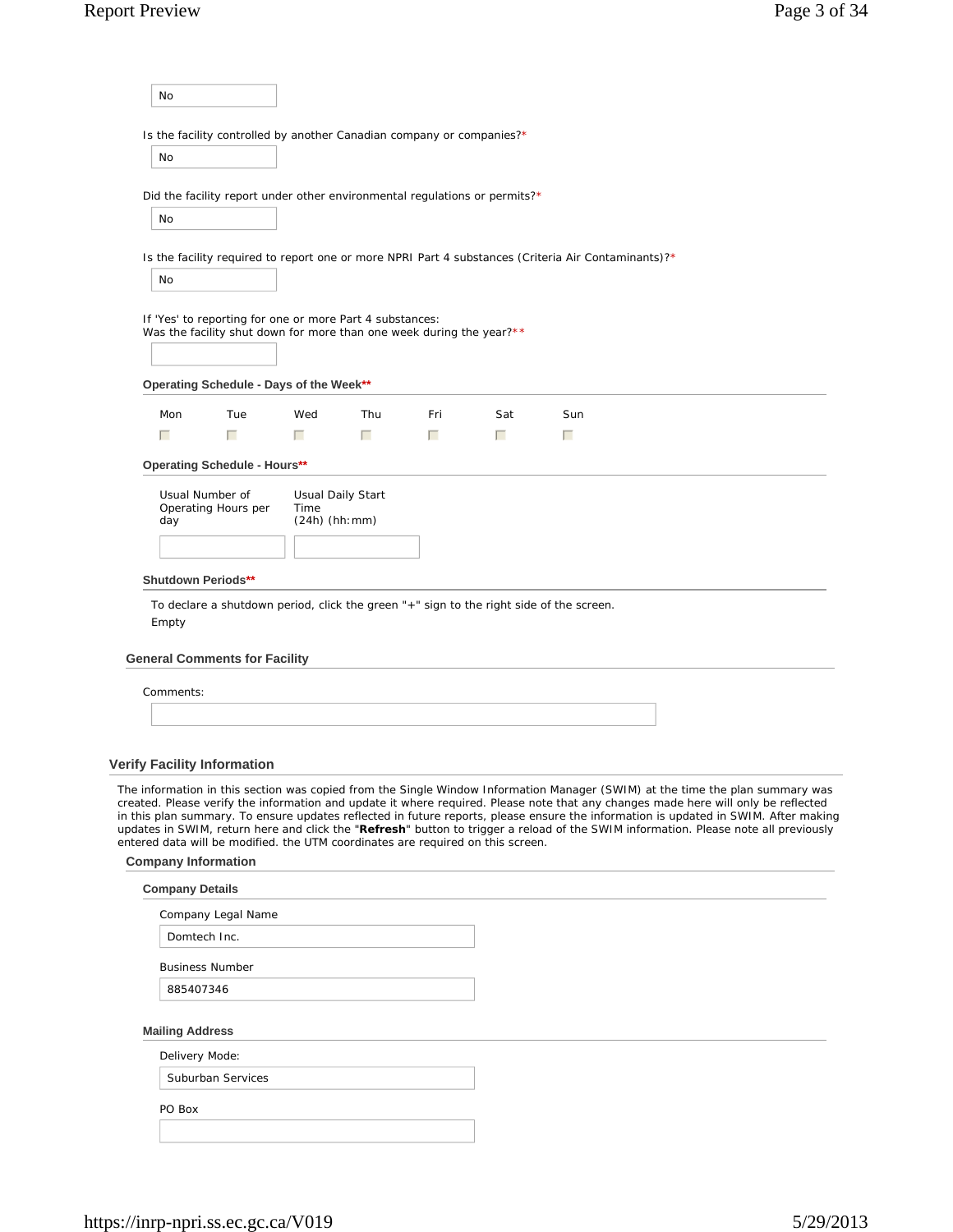| <b>Rural Route Number</b> |  |
|---------------------------|--|
|                           |  |
| Address Line 1            |  |
| 40 East Davis Street      |  |
| City*                     |  |
| Trenton                   |  |
| Province/Territory**      |  |
| Ontario                   |  |
| Postal Code: **           |  |
| <b>K8V 6S4</b>            |  |
| Country*                  |  |
| Canada                    |  |

# **Facility Information**

| Facility*                          |  |
|------------------------------------|--|
| DOMTECH INC.                       |  |
| NAICS Id*                          |  |
| 331420                             |  |
| NPRI ID*                           |  |
| 0000004495                         |  |
| <b>Physical Address</b>            |  |
| Address Line 1                     |  |
| 40 East Davis Street               |  |
| City                               |  |
| Trenton                            |  |
| Province/Territory                 |  |
| Ontario                            |  |
| Postal Code                        |  |
| <b>K8V 6S4</b>                     |  |
| Country                            |  |
| Canada                             |  |
| Additional Information             |  |
|                                    |  |
| Land Survey Description            |  |
|                                    |  |
| National Topographical Description |  |
|                                    |  |
| <b>Geographical Address</b>        |  |
| Latitude                           |  |
| 44.11500                           |  |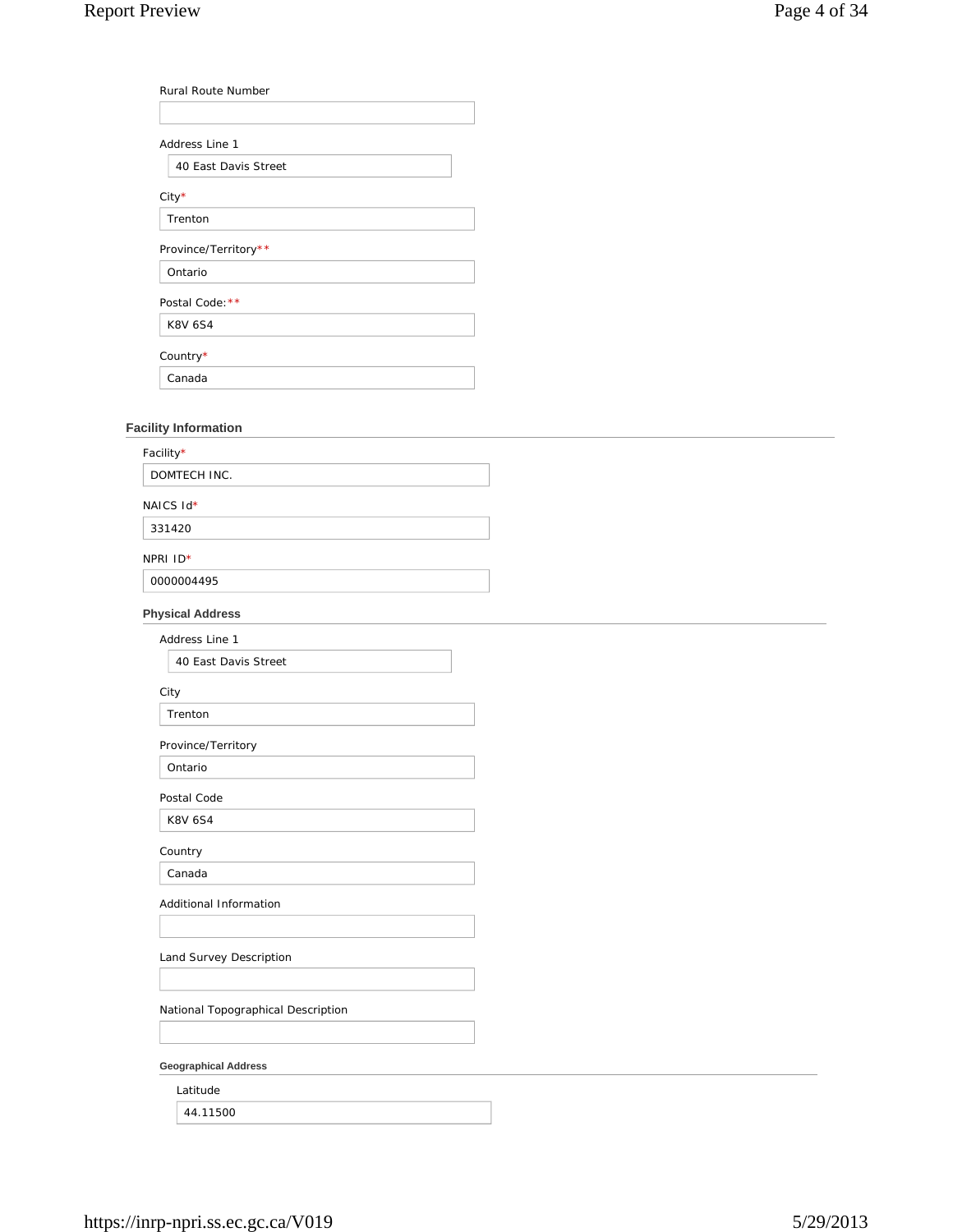| Longitude           |  |
|---------------------|--|
| -77.59390           |  |
| UTM Zone            |  |
| 18                  |  |
| <b>UTM Easting</b>  |  |
| 292389              |  |
| <b>UTM Northing</b> |  |
| 4887888             |  |

# **Facility Contacts**

| <b>Contact Types</b>                     |                                                                                                             |
|------------------------------------------|-------------------------------------------------------------------------------------------------------------|
|                                          | Ensure you assign a position title to all the selected contacts. Press the "+" to expand the contact boxes. |
| <b>Technical Contact</b>                 |                                                                                                             |
| First Name: *                            |                                                                                                             |
| Martin                                   |                                                                                                             |
| Last Name: *                             |                                                                                                             |
| Vanier                                   |                                                                                                             |
| Position: *                              |                                                                                                             |
| Engineering Manager                      |                                                                                                             |
| Telephone: *                             |                                                                                                             |
| 6133944884                               |                                                                                                             |
| Ext:                                     |                                                                                                             |
| 120                                      |                                                                                                             |
| Fax:                                     |                                                                                                             |
|                                          |                                                                                                             |
| Email: *                                 |                                                                                                             |
| mvanier@domtech.net                      |                                                                                                             |
|                                          |                                                                                                             |
| <b>Mailing Address</b><br>Delivery Mode: |                                                                                                             |
| Suburban Services                        |                                                                                                             |
|                                          |                                                                                                             |
| PO Box                                   |                                                                                                             |
|                                          |                                                                                                             |
| Rural Route Number                       |                                                                                                             |
|                                          |                                                                                                             |
| Address Line 1                           |                                                                                                             |
| 40 East Davis Street                     |                                                                                                             |
| City*                                    |                                                                                                             |
| Trenton                                  |                                                                                                             |
| Province/Territory**                     |                                                                                                             |
| Ontario                                  |                                                                                                             |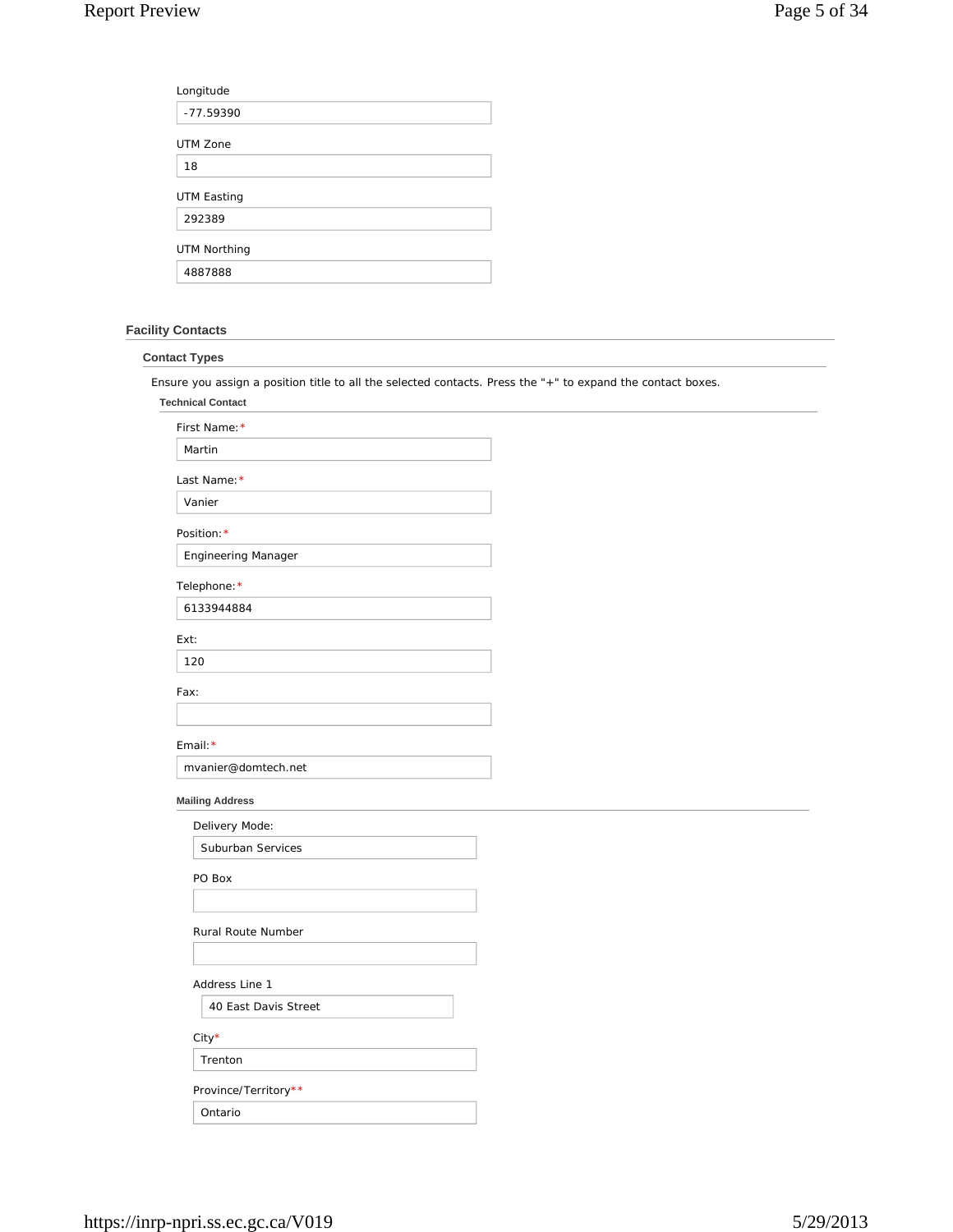| Postal Code: ** |  |
|-----------------|--|
| <b>K8V 6S4</b>  |  |
|                 |  |
| Country*        |  |

# **Certifying Official**

| First Name: *          |  |
|------------------------|--|
| Tim                    |  |
| Last Name: *           |  |
| Bannon                 |  |
| Position: *            |  |
| President              |  |
| Telephone: *           |  |
| 6133944884             |  |
| Ext:                   |  |
| 152                    |  |
| Fax:                   |  |
| 6133940108             |  |
| Email: *               |  |
| tbannon@domtech.net    |  |
| <b>Mailing Address</b> |  |
| Delivery Mode:         |  |
| Suburban Services      |  |
| PO Box                 |  |
|                        |  |
| Rural Route Number     |  |
|                        |  |
| Address Line 1         |  |
| 40 East Davis Street   |  |
| $City*$                |  |
| Trenton                |  |
| Province/Territory**   |  |
| Ontario                |  |
| Postal Code: **        |  |
| K8V 6S4                |  |
|                        |  |
| Country $^{\star}$     |  |

**Highest Ranking Employee**

| First Name: * |  |
|---------------|--|
|               |  |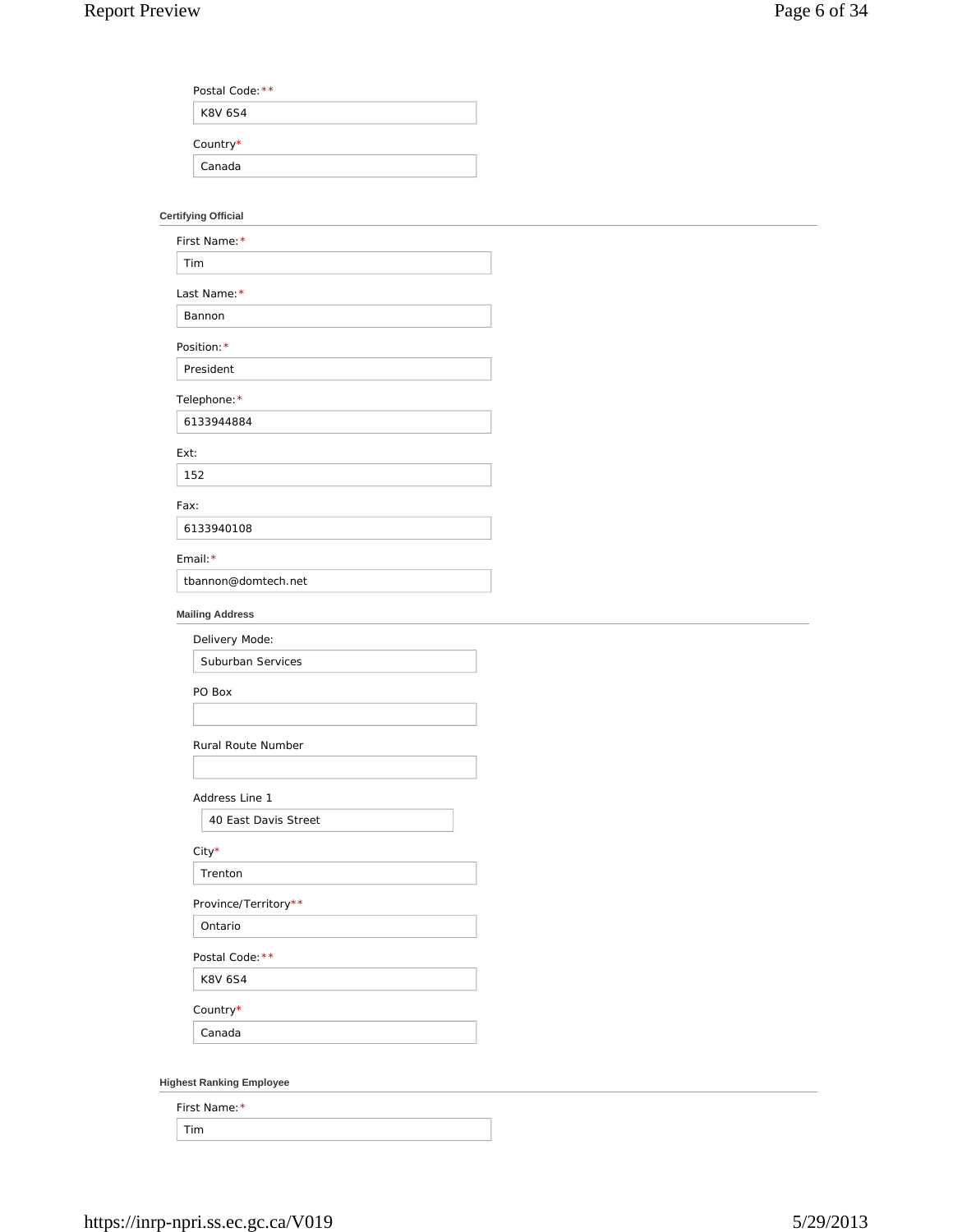Last Name:\*

| Bannon                                                                                         |  |
|------------------------------------------------------------------------------------------------|--|
| Position: *                                                                                    |  |
| President                                                                                      |  |
| Telephone: *                                                                                   |  |
| 6133944884                                                                                     |  |
| Ext:                                                                                           |  |
| 152                                                                                            |  |
| Fax:                                                                                           |  |
| 6133940108                                                                                     |  |
| Email: *                                                                                       |  |
| tbannon@domtech.net                                                                            |  |
| <b>Mailing Address</b>                                                                         |  |
| Delivery Mode:                                                                                 |  |
| Suburban Services                                                                              |  |
| PO Box                                                                                         |  |
|                                                                                                |  |
| Rural Route Number                                                                             |  |
|                                                                                                |  |
| Address Line 1                                                                                 |  |
| 40 East Davis Street                                                                           |  |
|                                                                                                |  |
| City*<br>Trenton                                                                               |  |
|                                                                                                |  |
| Province/Territory**<br>Ontario                                                                |  |
|                                                                                                |  |
| Postal Code: **                                                                                |  |
| <b>K8V 6S4</b>                                                                                 |  |
| Country*                                                                                       |  |
| Canada                                                                                         |  |
| Person who prepared the report                                                                 |  |
| First Name: *                                                                                  |  |
| Bradley                                                                                        |  |
|                                                                                                |  |
|                                                                                                |  |
|                                                                                                |  |
|                                                                                                |  |
|                                                                                                |  |
|                                                                                                |  |
|                                                                                                |  |
| Ext:                                                                                           |  |
|                                                                                                |  |
| Last Name: *<br>Sedman<br>Position: *<br>Project Engineer<br>Telephone: *<br>6133944884<br>133 |  |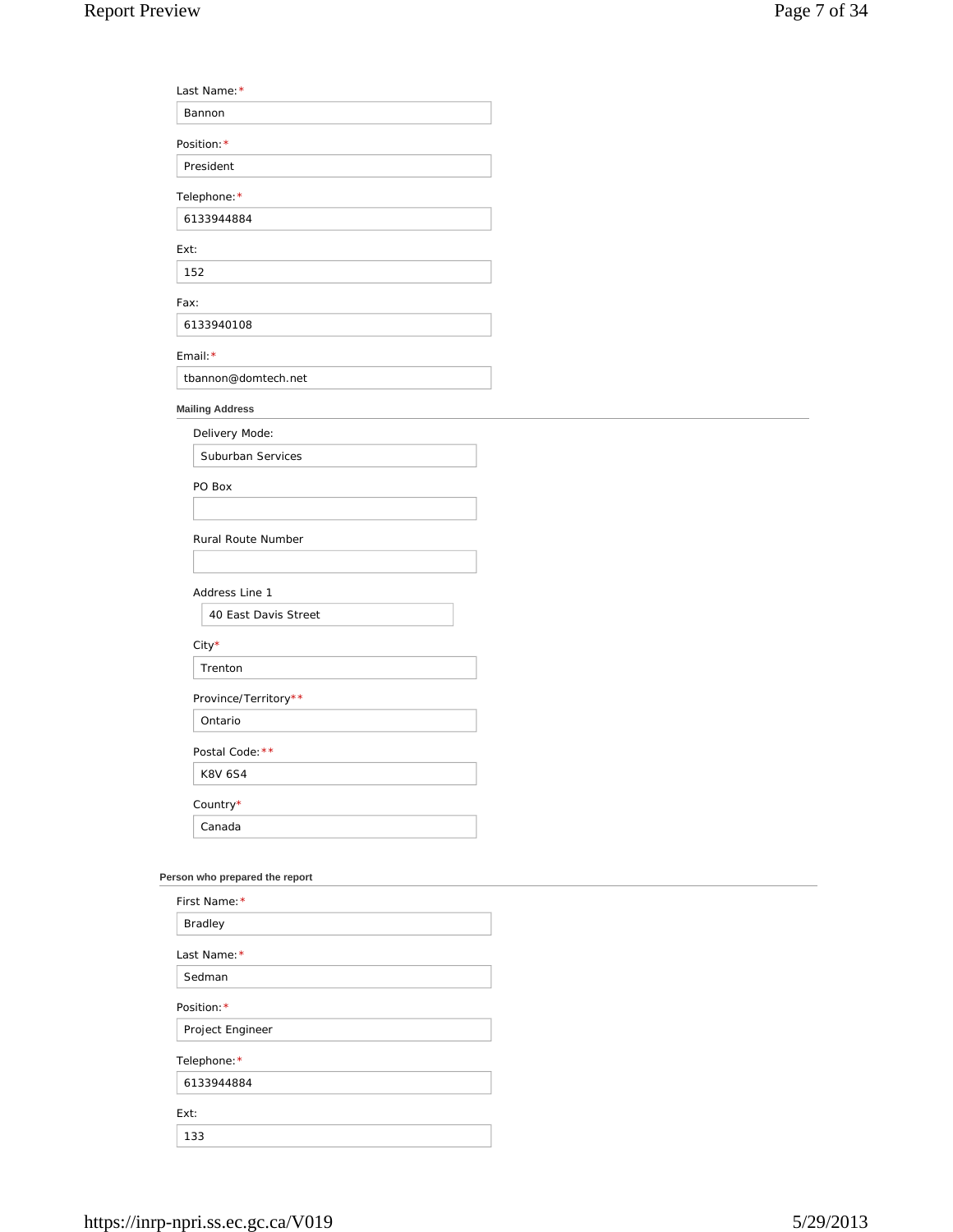| Fax:                   |  |
|------------------------|--|
|                        |  |
| Email: $*$             |  |
| bsedman@domtech.net    |  |
| <b>Mailing Address</b> |  |

## **Mailing Address**

Suburban Services

Delivery Mode:

PO Box

Rural Route Number

Address Line 1

40 Davis Street East

City\*

Trenton

Province/Territory\*\*

Ontario

Postal Code: \*\*

K8V 6S4

Country\*

Canada

## **Public Contact**

| First Name: *              |  |
|----------------------------|--|
| Martin                     |  |
| Last Name: *               |  |
| Vanier                     |  |
| Position: *                |  |
| <b>Engineering Manager</b> |  |
| Telephone: *               |  |
| 6133944884                 |  |
| Ext:                       |  |
| 120                        |  |
| Fax:                       |  |
|                            |  |
| Email: $*$                 |  |
| mvanier@domtech.net        |  |
| <b>Mailing Address</b>     |  |
| Delivery Mode:             |  |
| Suburban Services          |  |

PO Box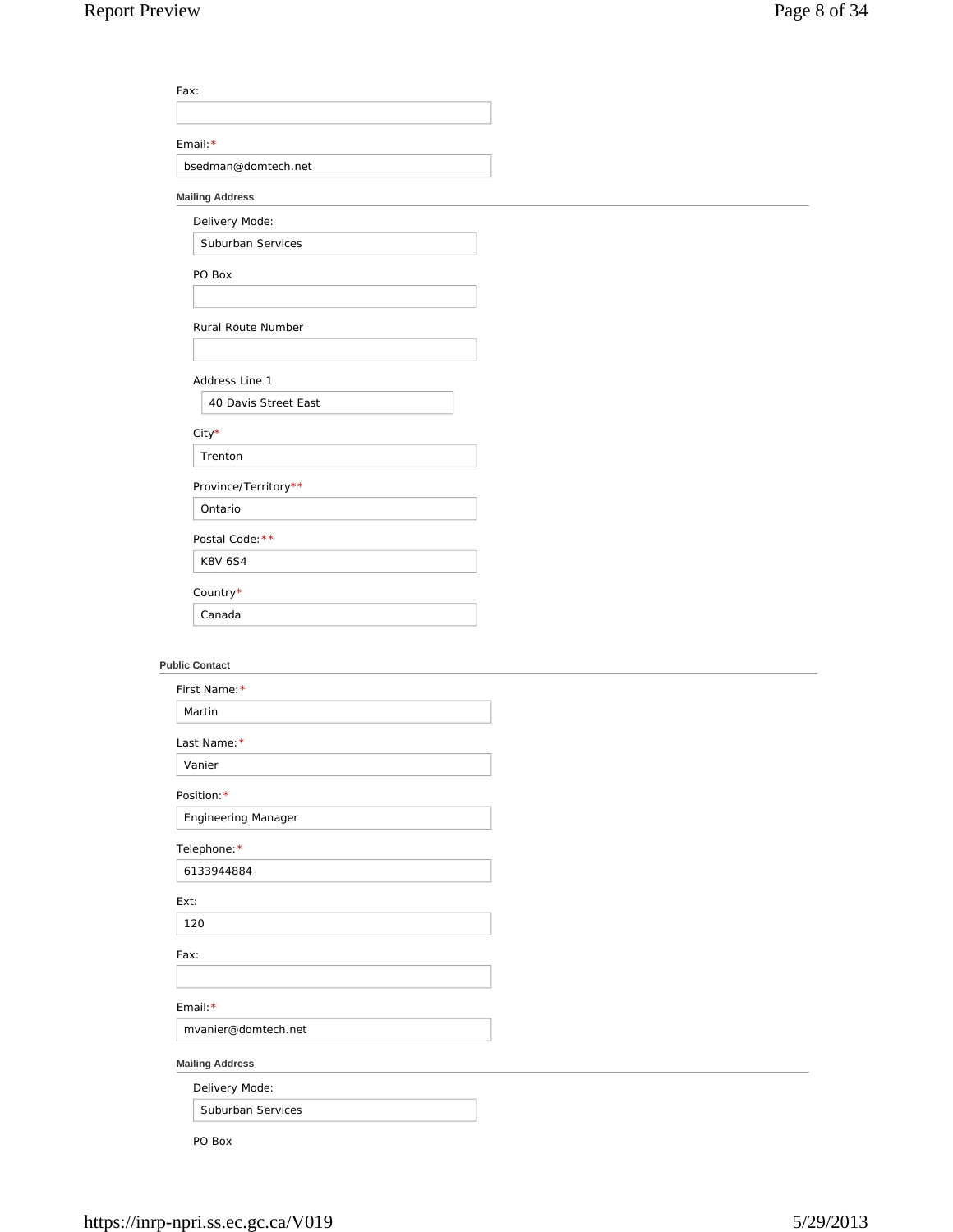| <b>Rural Route Number</b> |
|---------------------------|
|                           |
| Address Line 1            |
| 40 East Davis Street      |
| $City*$                   |
| Trenton                   |
| Province/Territory**      |
| Ontario                   |
| Postal Code: **           |
| <b>K8V 6S4</b>            |
| Country*                  |
| Canada                    |

## **Pollution Prevention**

#### **Pollution Prevention Plans**

Does the facility have a documented facility-wide pollution prevention plan?\*

No

If 'Yes'

**a) Please check all that apply**

**b) Did the facility update their plan in the current reporting year?**

No

**c) Does the plan address substances, energy conservation, or water conservation?**

Pollution Prevention Plan Comments

## **Pollution Prevention Activities**

Did the facility complete any pollution prevention activities in the current NPRI reporting year?\*

No

Selecting "Yes" will initiate the reporting of the specific pollution prevention activities that were completed in the current reporting year on the following screen.

## **Substance Details**

## **NA - 01, Antimony (and its compounds)**

NA - 01, Antimony (and its compounds)

**Substance Reporting Status**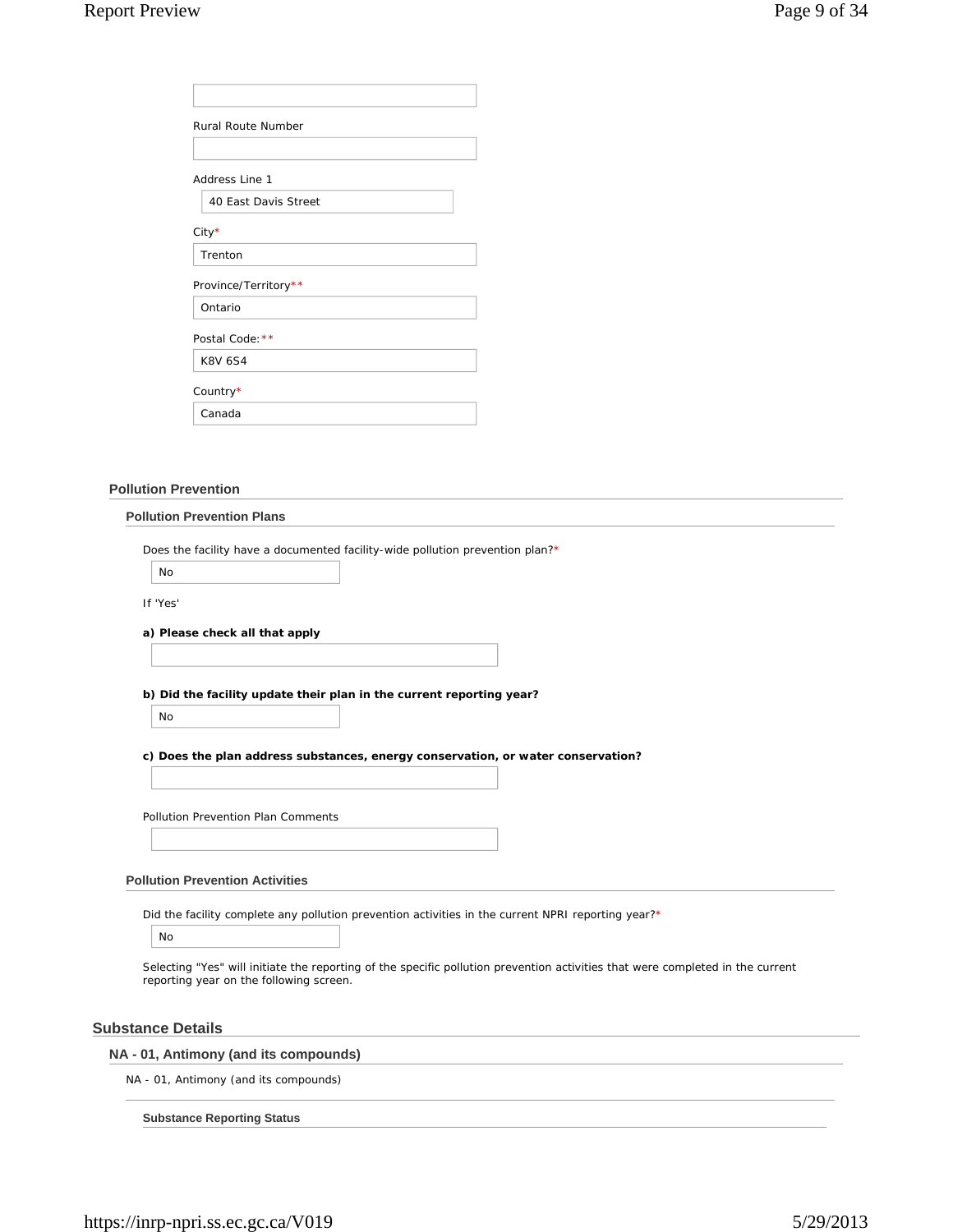#### **Applicable Programs**

Please select the program status.

## **NPRI**

Does this substance meet the criteria specified in the Canada Gazette notice? Selecting "No" indicates voluntary reporting of this substance to the NPRI\*

#### **ON MOE TRA**

Does this substance meet the criteria specified in the Ontario Regulation 455/09 under the TRA? Selecting "No" indicates voluntary reporting of this substance to the ON MOE\*

Yes

Would you like to create an exit record for this ON MOE TRA substance?\*

No

Is this considered the first report for this substance to the ON MOE TRA? (Please select "Help" for further clarification)\*

No

| Comments |  |  |  |
|----------|--|--|--|
|          |  |  |  |

#### **General Information**

#### **On-site Releases to the Environment**

Indicate if there were On-site Releases, Disposals or Off-site Transfers to the environment by choosing Yes or No from the drop-down boxes beside the questions below.

#### **On-site Releases to the Environment**

Was the substance released on-site?\*

No

If the substance was released on-site and the total quantity released was less than one tonne, select the check-box below:

 $\Box$ 

The substance will be reported as the sum of releases to all media (total of 1 tonne or less).

#### **Disposals and Off-site Transfers for Recycling**

Was the substance disposed of (on-site or off-site), or transferred for treatment prior to final disposal?\*

Yes

Is the facility required to report on disposals of tailings and waste rock for the selected reporting period?\*

No

Was the substance transferred off-site for recycling?\*

Yes

#### **Nature of Activities\***

Indicate whether the substance was manufactured, processed, or otherwise used, by selecting the nature of such activities.

## **Manufacture the Substance**

https://inrp-npri.ss.ec.gc.ca/V019 5/29/2013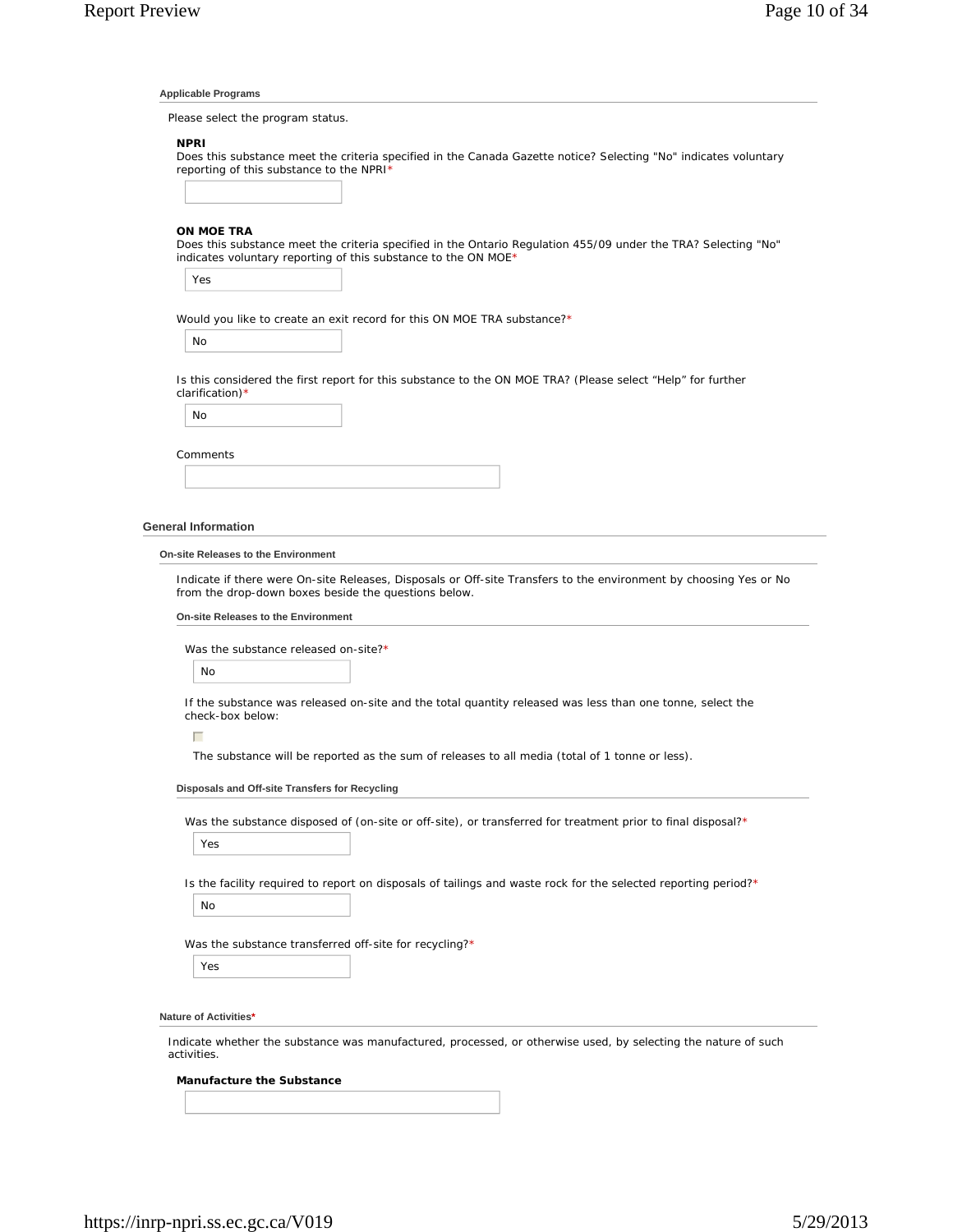#### **Process the Substance**

As a formulation component

## **Otherwise Use of the Substance**

#### **TRA Quantifications**

**Enters the facility (Use), Creation, Contained in Product for ON MOE TRA**

#### **Enters the facility (Use)**

The amount of substance that enters a process as the substance itself or part of another substance, rolled up at the facility level.

Quantity (Tonnes)

| 32.778 |
|--------|
|        |

Do you want to use ranges for public reporting? If "No" is selected you are indicating that any report to the public may contain the exact quantity provided.

| <b>No</b> |  |
|-----------|--|
|-----------|--|

#### **Creation**

The amount of substance that is created

Quantity (Tonnes)

| $\Omega$<br>$\sim$ |  |  |  |
|--------------------|--|--|--|
|                    |  |  |  |

Do you want to use ranges for public reporting? If "No" is selected you are indicating that any report to the public may contain the exact quantity provided.

### **Contained in Product**

The amount of substance contained in product

Quantity (Tonnes)

30.453

Do you want to use ranges for public reporting? If "No" is selected you are indicating that any report to the public may contain the exact quantity provided.

No

 $\Box$ 

**Change in Method of Quantification**

There has been a change in the method or combination of methods used to track and quantify the substance during the previous calendar year

Describe the changes\*\*

**Select the reason for change:**\*\*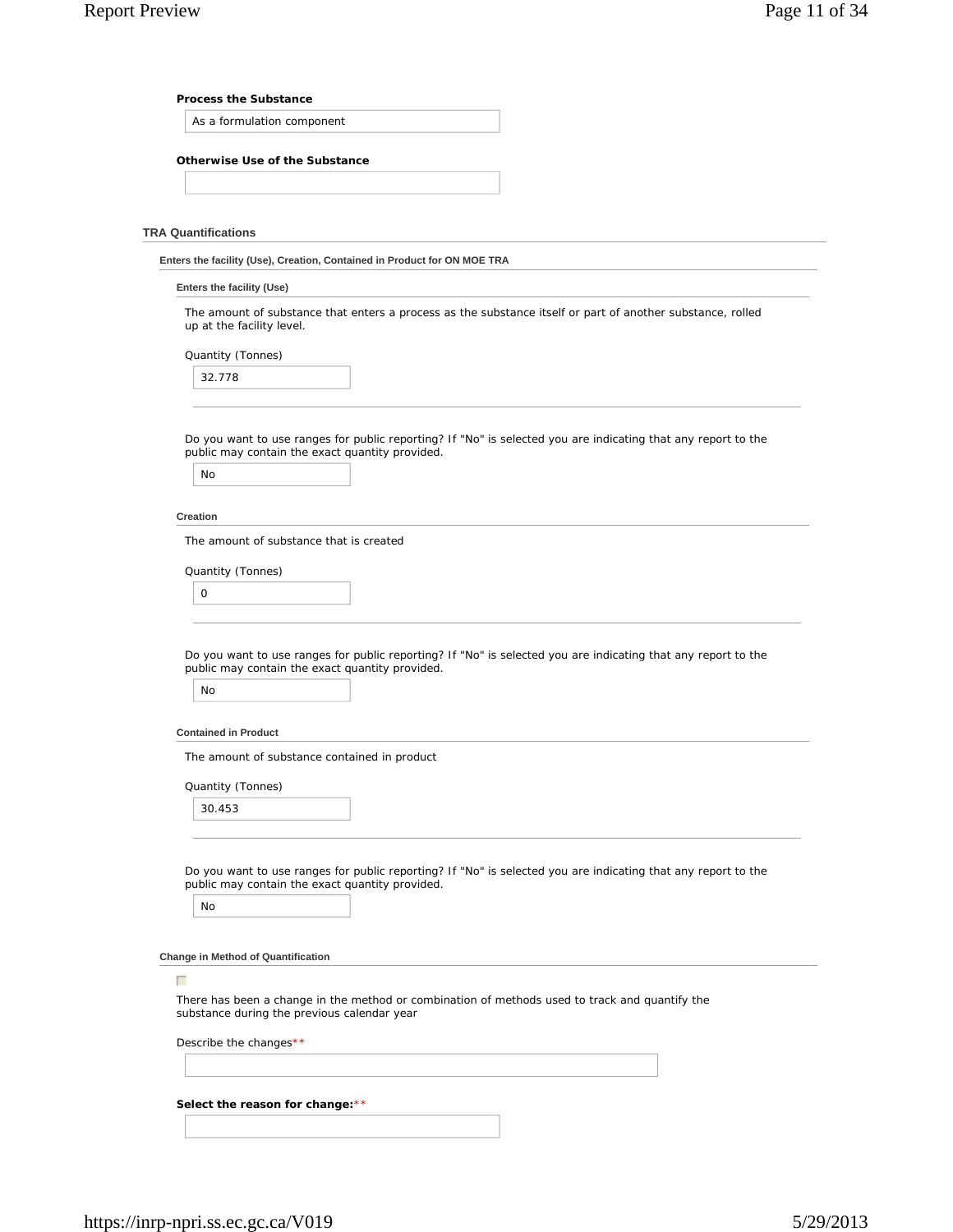Describe how the change impact tracking and quantification of the substance\*\*

#### **Incidents out of the normal course of events**

#### $\Box$

There have been incidents out of the normal course of events that occurred at the facility during the previous calendar year that affected the results of tracking/quantification of this substance.

Explain how tracking and quantifications were affected\*\*

#### **Significant Process Change**

 $\Box$ 

There has been a significant process change at the facility during the previous calendar year.

## **On-site Releases**

Click "**Edit"** to enter your reportable values.

In order to calculate totals, you must click the "**Save/Continue**" button

**Reasons for Changes in Quantities Released from Previous Year**

#### **Select the applicable reason or reasons**\*

No significant change (i.e. < 10%) or no change

Comments ? (On-Site Releases)

#### **Disposals**

**Reasons Why Substance Was Disposed**

#### **Select one or more reasons**

Production residues, Contaminated materials

**On-site Disposal (excluding Tailings and Waste Rock)**

Click "**Edit"** to enter your reportable values.

In order to calculate totals, you must click the "**Save/Continue**" button

| <b>On-site Disposal</b> |
|-------------------------|

|                           | Basis Of Estimate:  | Quantity (Tonnes) |
|---------------------------|---------------------|-------------------|
| Landfill                  | NA - Not Applicable |                   |
| Land Treatment            | NA - Not Applicable |                   |
| Underground Injection     | NA - Not Applicable |                   |
| Total - On-site Disposals |                     |                   |
|                           |                     |                   |
|                           |                     |                   |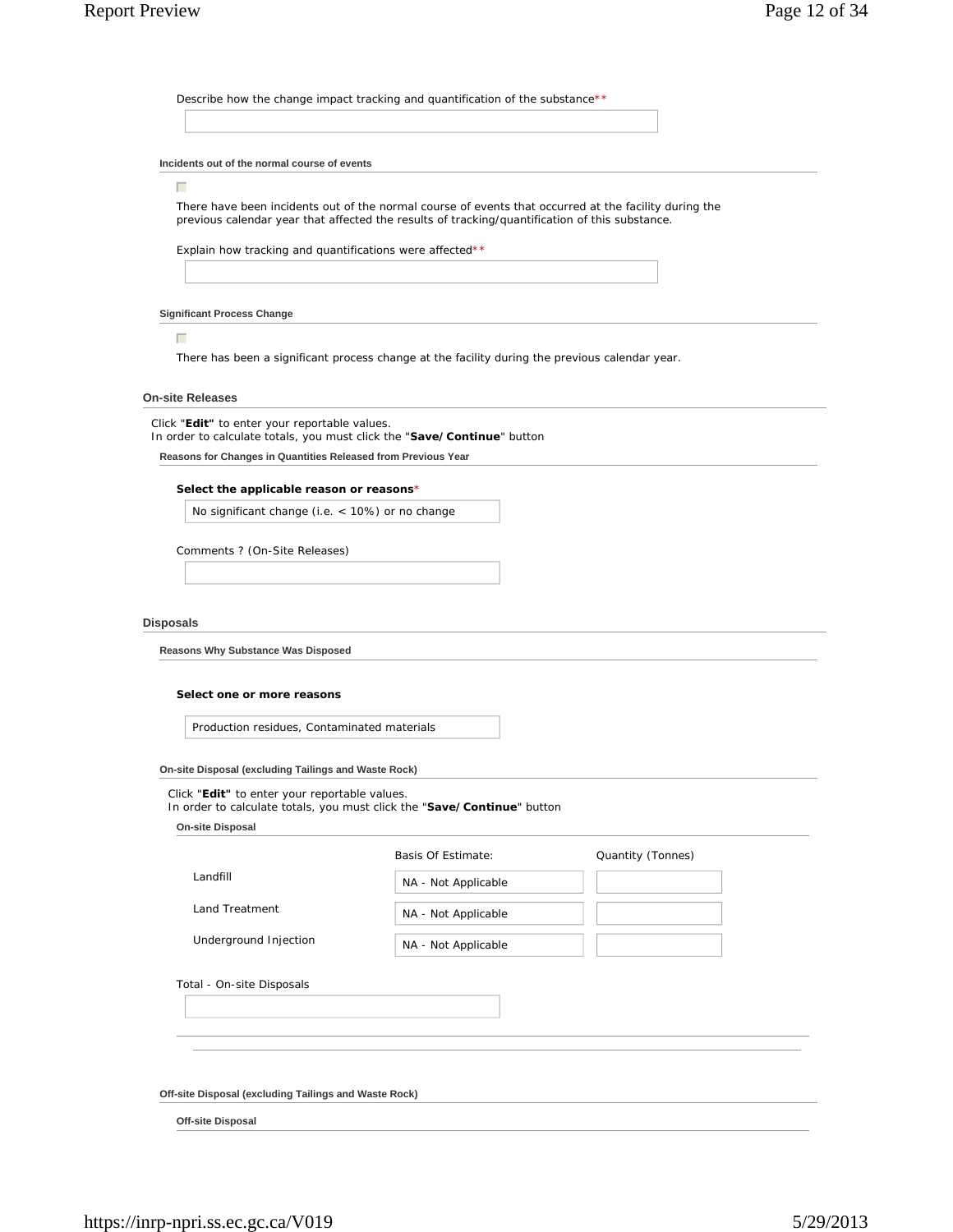| Basis Of Estimate:                                                                            | Quantity (Tonnes)                                                                                                                                                                                         |                                                                                                         |
|-----------------------------------------------------------------------------------------------|-----------------------------------------------------------------------------------------------------------------------------------------------------------------------------------------------------------|---------------------------------------------------------------------------------------------------------|
| Landfill                                                                                      | O - Engineering Estimates                                                                                                                                                                                 | 0.017                                                                                                   |
| <b>Land Treatment</b>                                                                         | NA - Not Applicable                                                                                                                                                                                       |                                                                                                         |
| Underground Injection                                                                         | NA - Not Applicable                                                                                                                                                                                       |                                                                                                         |
| Storage                                                                                       | NA - Not Applicable                                                                                                                                                                                       |                                                                                                         |
| Total - Off-site Disposals                                                                    |                                                                                                                                                                                                           |                                                                                                         |
| 0.017                                                                                         |                                                                                                                                                                                                           |                                                                                                         |
|                                                                                               |                                                                                                                                                                                                           |                                                                                                         |
|                                                                                               | Choose the Basis of Estimate and enter the quantity transferred off-site for disposal in the first                                                                                                        |                                                                                                         |
| Assign Disposals / Transfers to Off-site Facilities<br><b>Basis of Estimate for Off-sites</b> | you need to add an off-site facility to the list, click the green "+" sign to navigate to the off-site<br>search screen. When you are finished entering all transfer quantities, click "Save and Return". |                                                                                                         |
| Enter breakdown values for:                                                                   |                                                                                                                                                                                                           | Quantity box. Then enter the quantity transferred to each off-site in its respective quantity field. If |
| Landfill                                                                                      |                                                                                                                                                                                                           |                                                                                                         |
| <b>Basis of Estimate</b>                                                                      |                                                                                                                                                                                                           |                                                                                                         |
| O - Engineering Estimates                                                                     |                                                                                                                                                                                                           |                                                                                                         |
| Quantity (Tonnes)                                                                             |                                                                                                                                                                                                           |                                                                                                         |

**Off-site**

**Waste Services Inc.**

Off-Site Name

Waste Services Inc.

Quantity (Tonnes)

0.017

Address

3354 Navan Rd.

Prov

ON

City

Navan

Country

Canada

Total Assigned (must equal total reported)

0.017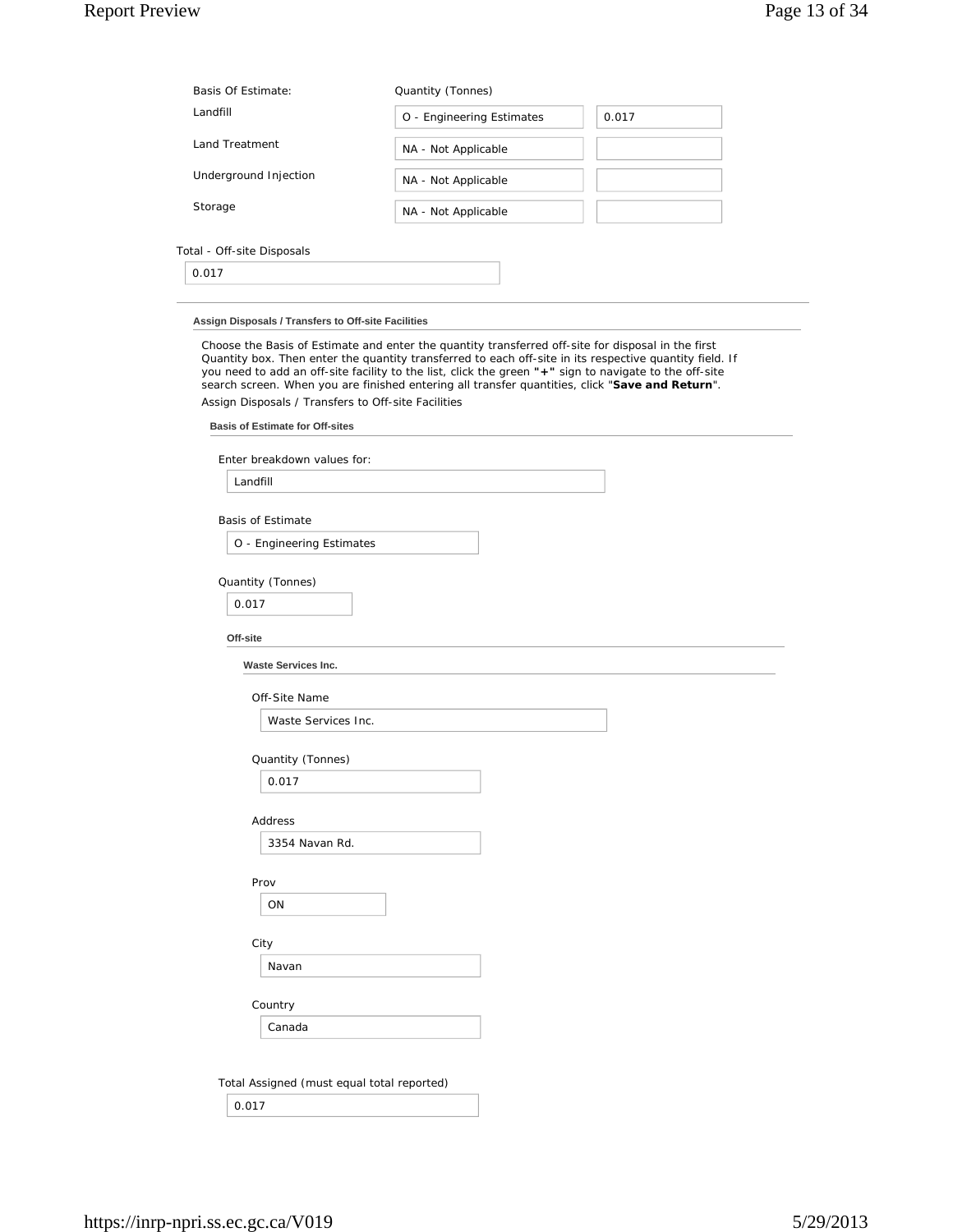## **Off-site Transfers (excluding Tailings and Waste Rock)**

| Off-site Transfers for Treatment Prior to Final Disposal |                     |                   |  |  |  |
|----------------------------------------------------------|---------------------|-------------------|--|--|--|
|                                                          | Basis Of Estimate:  | Quantity (Tonnes) |  |  |  |
| <b>Physical Treatment</b>                                | NA - Not Applicable |                   |  |  |  |
| Chemical Treatment                                       | NA - Not Applicable |                   |  |  |  |
| <b>Biological Treatment</b>                              | NA - Not Applicable |                   |  |  |  |
| Incineration / Thermal                                   | NA - Not Applicable |                   |  |  |  |
| Municipal Sewage Treatment<br>Plant                      | NA - Not Applicable |                   |  |  |  |

### Total - Treatment Prior to Final Disposal

Total Quantity Disposed (All Media)

0.017

**Reasons for Changes in Quantities Disposed from Previous Year**

## **Select the applicable reason or reasons.**

No significant change (i.e. < 10%) or no change

Comments? (Disposals)

#### **Recycling**

**Reasons Why Substance Was Recycled**

#### **Select one or more reasons.**\*

Off-specification products, Contaminated materials, Unusable parts or discards

## **Off-site Transfers for Recycling**

Click "**Edit"** to enter your reportable values.

In order to calculate totals, you must click the "**Save/Continue**" button

**Off-site Transfers**

| <b>Energy Recovery</b>                           | NA - Not Applicable |  |
|--------------------------------------------------|---------------------|--|
| Recovery of Solvents                             | NA - Not Applicable |  |
| Recovery of Organic Substances<br>(not solvents) | NA - Not Applicable |  |
| Recovery of Metals and Metal<br>Compounds        | NA - Not Applicable |  |
| Recovery of Inorganic Materials<br>(not metals)  | NA - Not Applicable |  |
| Recovery of Acids and Bases                      | NA - Not Applicable |  |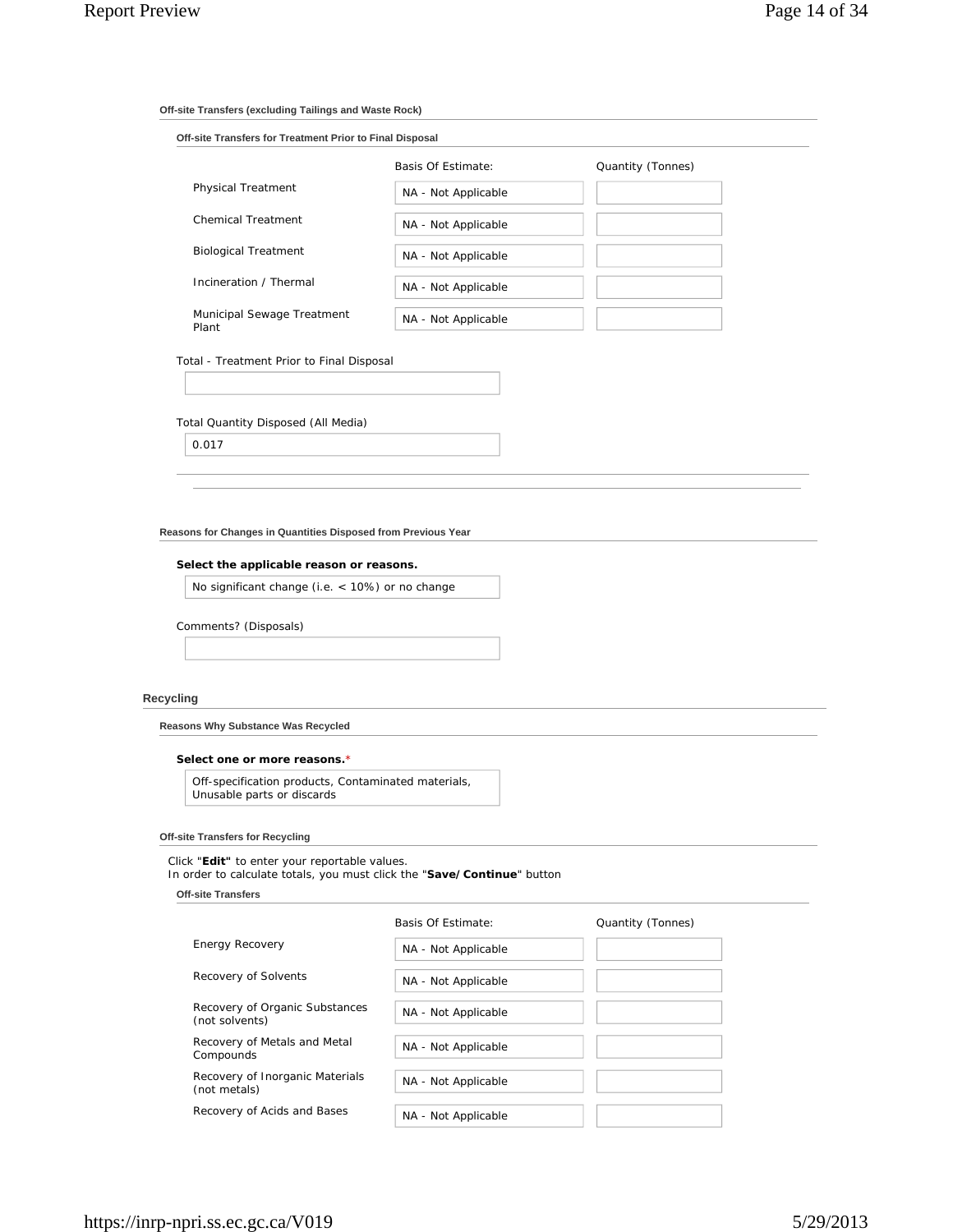# Report Preview Page 15 of 34

| Recovery of Catalysts                       | NA - Not Applicable       |       |
|---------------------------------------------|---------------------------|-------|
| Recovery of Pollution Abatement<br>Residues | NA - Not Applicable       |       |
| Refining of Re-use of Used Oil              | NA - Not Applicable       |       |
| Other                                       | O - Engineering Estimates | 2.308 |
| <b>Total Quantity Recycled</b>              |                           |       |
| 2.308                                       |                           |       |

#### **Assign Disposals / Transfers to Off-site Facilities**

Choose the Basis of Estimate and enter the quantity transferred off-site for disposal in the first Quantity box. Then enter the quantity transferred to each off-site in its respective quantity field. If you need to add an off-site facility to the list, click the green **"+"** sign to navigate to the off-site search screen. When you are finished entering all transfer quantities, click "**Save and Return**". Assign Disposals / Transfers to Off-site Facilities

## **Basis of Estimate for Off-sites**

| Enter breakdown values for: |  |
|-----------------------------|--|
|                             |  |

Other

Basis of Estimate

O - Engineering Estimates

## Quantity (Tonnes)

2.308

**Off-site**

**Tri-County Plastics Ltd.**

Off-Site Name

Tri-County Plastics Ltd.

Quantity (Tonnes)

0.238

Address

87 Prince Edward

Prov

ON

City

Brighton

Country

Canada

**Tri-Smith Recycling**

Off-Site Name

Tri-Smith Recycling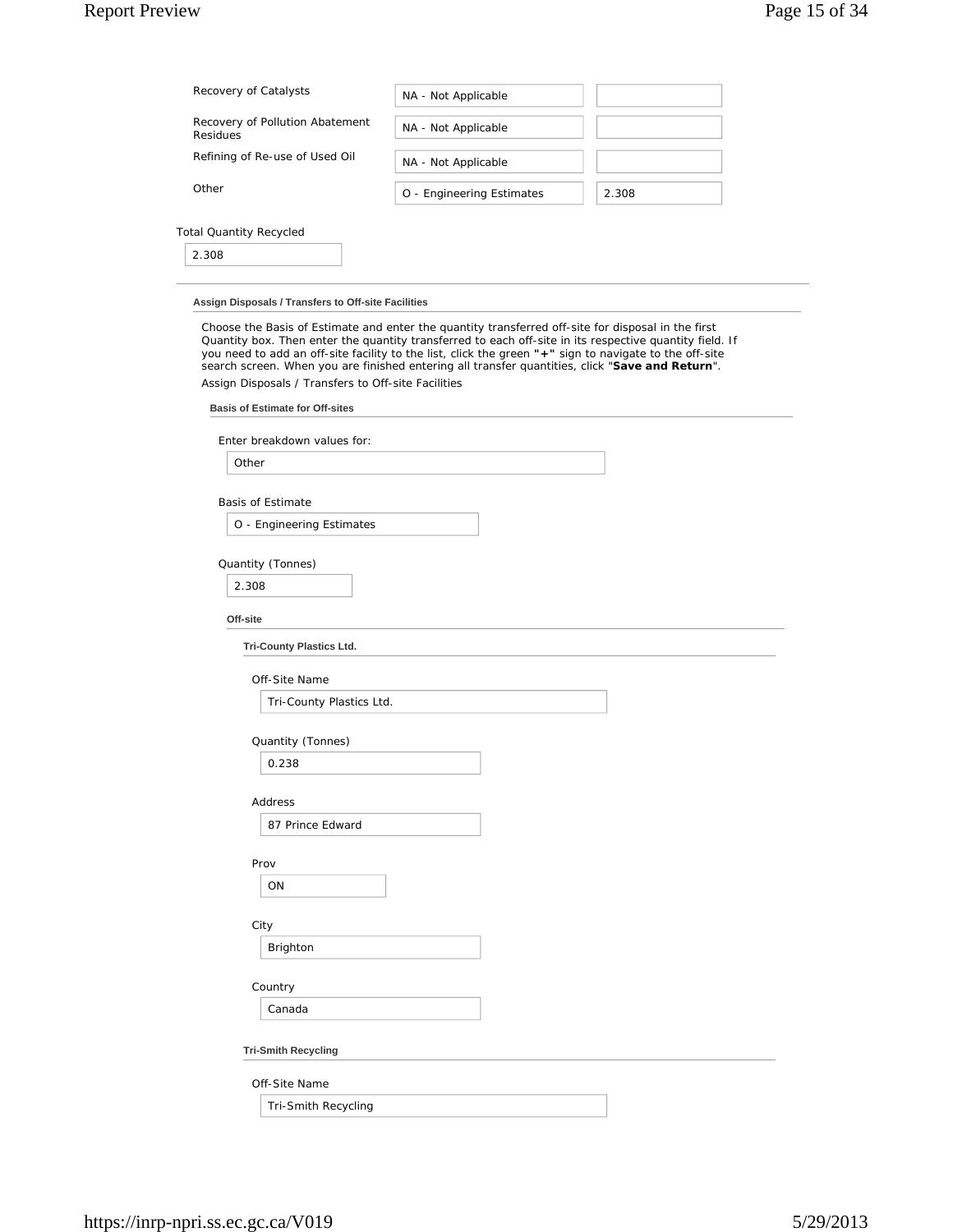| Quantity (Tonnes)    |
|----------------------|
| 2.070                |
|                      |
| Address              |
| 1290 Creditstone Rd. |
|                      |
| Prov                 |
| ON                   |
|                      |
| City                 |
| Concord              |
|                      |
| Country              |
| Canada               |
|                      |
|                      |

Total Assigned (must equal total reported)

2.308

**Reasons for Changes in Quantities Released from Previous Year**

## **Select the applicable reason or reasons**\*

No significant change (i.e. < 10%) or no change

Comments? (Recycling)

## **Comparison Report: Enters, Creation, Contained in Product**

Ensure that "Last Reported Quantity" and the "Reporting Period of the last reported quantity" reflect current year's reporting to the last year's values.

If you selected the pre-population function, the exact values in your previous year's report will be inserted into the current year's template, including the comparison report. Therefore, you will be required to update all values and texts.

|  |  | Enters the facility (Use) |  |
|--|--|---------------------------|--|
|--|--|---------------------------|--|

| Quantity (Tonnes) | <b>Last Reported</b><br><b>Quantity (Tonnes)</b> | <b>Reporting Period</b><br>of Last Reported<br>Quantity | Change<br>℅<br>Change |
|-------------------|--------------------------------------------------|---------------------------------------------------------|-----------------------|
| 32.778            | 32.678                                           | 2011                                                    | 0.100                 |
| 0.31              |                                                  |                                                         |                       |
| Creation          |                                                  |                                                         |                       |
| Quantity (Tonnes) | <b>Last Reported</b><br><b>Quantity (Tonnes)</b> | <b>Reporting Period</b><br>of Last Reported             | Change<br>℅           |
| 0                 | 0                                                | Quantity<br>2011                                        | Change<br>0           |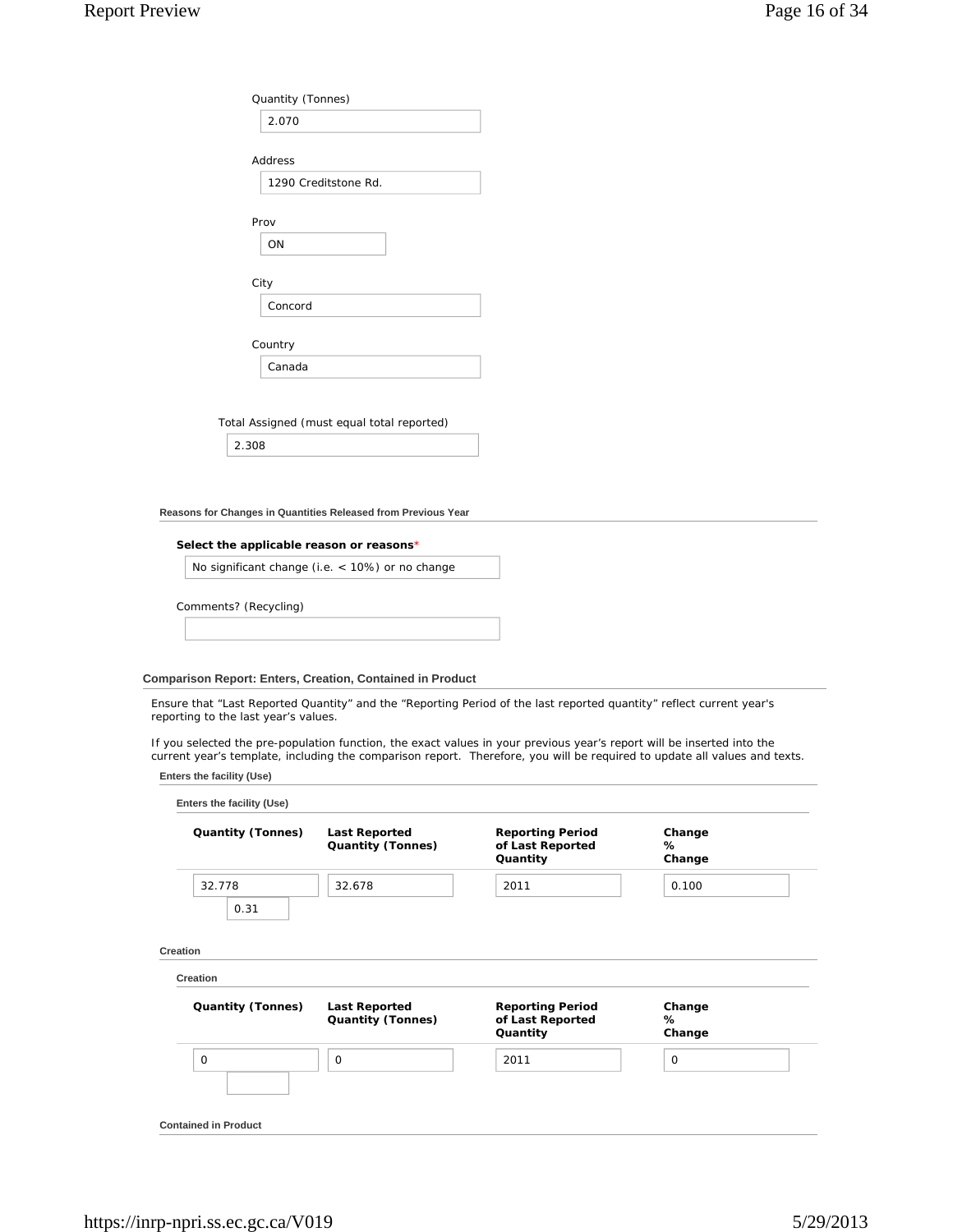|                                                               | <b>Last Reported</b><br><b>Quantity (Tonnes)</b>                           | <b>Reporting Period</b><br>of Last Reported<br>Quantity                                                                                                                                                                                             | Change<br>℅<br>Change |  |
|---------------------------------------------------------------|----------------------------------------------------------------------------|-----------------------------------------------------------------------------------------------------------------------------------------------------------------------------------------------------------------------------------------------------|-----------------------|--|
| 30.453                                                        | 30.478                                                                     | 2011                                                                                                                                                                                                                                                | $-0.025$              |  |
| $-0.08$                                                       |                                                                            |                                                                                                                                                                                                                                                     |                       |  |
| <b>Reasons for Change</b>                                     |                                                                            |                                                                                                                                                                                                                                                     |                       |  |
| <b>Reasons for Change</b>                                     |                                                                            |                                                                                                                                                                                                                                                     |                       |  |
| Reason(s) for Change                                          |                                                                            |                                                                                                                                                                                                                                                     |                       |  |
|                                                               | No reasons - quantities approximately the same                             |                                                                                                                                                                                                                                                     |                       |  |
| (please specify)                                              |                                                                            |                                                                                                                                                                                                                                                     |                       |  |
|                                                               |                                                                            |                                                                                                                                                                                                                                                     |                       |  |
|                                                               |                                                                            |                                                                                                                                                                                                                                                     |                       |  |
|                                                               |                                                                            |                                                                                                                                                                                                                                                     |                       |  |
|                                                               | Comparison Report: Disposals On-site, Off-site and Tailings and Waste Rock | Ensure that "Last Reported Quantity" and the "Reporting Period of the last reported quantity" reflect current year's                                                                                                                                |                       |  |
| reporting to the last year's values.                          |                                                                            |                                                                                                                                                                                                                                                     |                       |  |
|                                                               |                                                                            | If you selected the pre-population function, the exact values in your previous year's report will be inserted into the<br>current year's template, including the comparison report. Therefore, you will be required to update all values and texts. |                       |  |
| <b>Total On-site Disposals</b>                                |                                                                            |                                                                                                                                                                                                                                                     |                       |  |
| <b>Total On-site Disposals</b>                                |                                                                            |                                                                                                                                                                                                                                                     |                       |  |
|                                                               |                                                                            |                                                                                                                                                                                                                                                     |                       |  |
|                                                               |                                                                            |                                                                                                                                                                                                                                                     |                       |  |
| Quantity (Tonnes)                                             | <b>Last Reported</b><br><b>Quantity (Tonnes)</b>                           | <b>Reporting Period</b><br>of Last Reported<br>Quantity                                                                                                                                                                                             | Change<br>%<br>Change |  |
| 0                                                             | 0                                                                          | 2011                                                                                                                                                                                                                                                | 0                     |  |
|                                                               |                                                                            |                                                                                                                                                                                                                                                     |                       |  |
| <b>Total Off-site Disposals</b>                               |                                                                            |                                                                                                                                                                                                                                                     |                       |  |
| <b>Total Off-site Disposals</b>                               |                                                                            |                                                                                                                                                                                                                                                     |                       |  |
| <b>Quantity (Tonnes)</b>                                      | <b>Last Reported</b><br><b>Quantity (Tonnes)</b>                           | <b>Reporting Period</b><br>of Last Reported                                                                                                                                                                                                         | Change<br>℅           |  |
|                                                               |                                                                            | Quantity                                                                                                                                                                                                                                            | Change                |  |
| 0.017<br>0                                                    | 0.017                                                                      | 2011                                                                                                                                                                                                                                                | 0.000                 |  |
|                                                               |                                                                            |                                                                                                                                                                                                                                                     |                       |  |
| Total Off-site transfer for treatment Prior to Final Disposal | Total Off-site transfer for treatment Prior to Final Disposal              |                                                                                                                                                                                                                                                     |                       |  |
|                                                               |                                                                            |                                                                                                                                                                                                                                                     |                       |  |
| Quantity (Tonnes)                                             | <b>Last Reported</b><br><b>Quantity (Tonnes)</b>                           | <b>Reporting Period</b><br>of Last Reported<br>Quantity                                                                                                                                                                                             | Change<br>%<br>Change |  |
| 0                                                             | 0                                                                          | 2011                                                                                                                                                                                                                                                | 0                     |  |
|                                                               |                                                                            |                                                                                                                                                                                                                                                     |                       |  |
| Total On-site Disposal of Tailings and Waste Rock             |                                                                            |                                                                                                                                                                                                                                                     |                       |  |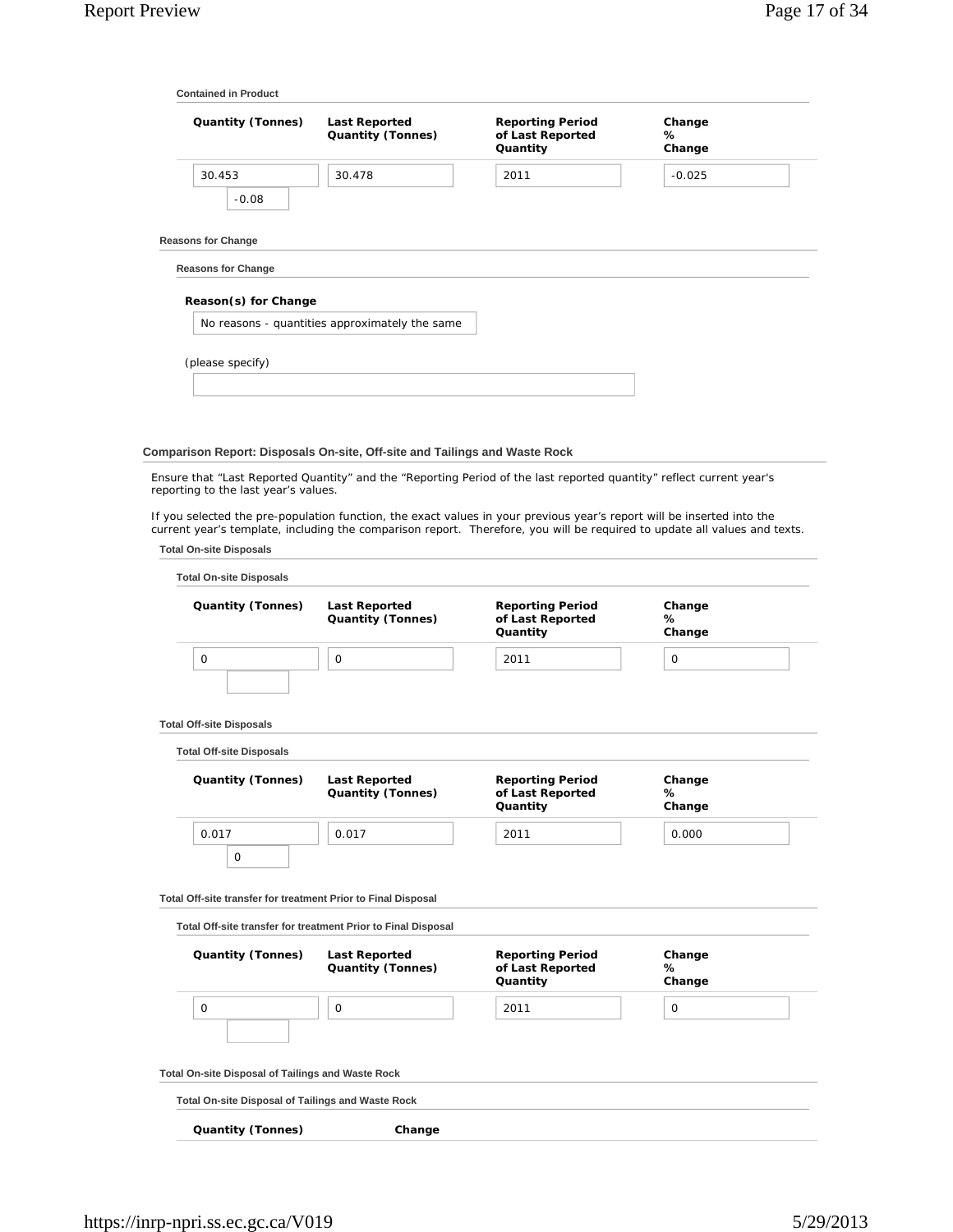| <b>Last Reported</b><br><b>Quantity (Tonnes)</b>       | <b>Reporting Period</b><br>of Last Reported<br>Quantity | %<br>Change | $\Omega$<br>2011                            | 0<br>0                |  |
|--------------------------------------------------------|---------------------------------------------------------|-------------|---------------------------------------------|-----------------------|--|
|                                                        |                                                         |             |                                             |                       |  |
| Total Off-site Disposal of Tailings and Waste Rock     |                                                         |             |                                             |                       |  |
| Total Off-site Disposal of Tailings and Waste Rock     |                                                         |             |                                             |                       |  |
| <b>Quantity (Tonnes)</b>                               | <b>Last Reported</b><br><b>Quantity (Tonnes)</b>        | Quantity    | <b>Reporting Period</b><br>of Last Reported | Change<br>℅<br>Change |  |
| $\mathbf 0$                                            | $\mathbf 0$                                             | 2011        |                                             | $\mathbf 0$           |  |
| <b>Reasons for Change</b><br><b>Reasons for Change</b> |                                                         |             |                                             |                       |  |
| Reason(s) for Change                                   |                                                         |             |                                             |                       |  |
|                                                        | No reasons - quantities approximately the same          |             |                                             |                       |  |
| (please specify)                                       |                                                         |             |                                             |                       |  |
|                                                        |                                                         |             |                                             |                       |  |
|                                                        |                                                         |             |                                             |                       |  |
|                                                        |                                                         |             |                                             |                       |  |

#### **Comparison Report: Transfers off-site for Recycling**

Ensure that "Last Reported Quantity" and the "Reporting Period of the last reported quantity" reflect current year's reporting to the last year's values.

If you selected the pre-population function, the exact values in your previous year's report will be inserted into the current year's template, including the comparison report. Therefore, you will be required to update all values and texts.

**Total off-site Transfers for Recycling**

| <b>Quantity (Tonnes)</b> | <b>Last Reported</b><br><b>Quantity (Tonnes)</b> | <b>Reporting Period</b><br>of Last Reported<br>Quantity | Change<br>℅<br>Change |
|--------------------------|--------------------------------------------------|---------------------------------------------------------|-----------------------|
| 2.308                    | 2.199                                            | 2011                                                    | 0.109                 |
| 4.96                     |                                                  |                                                         |                       |
| Reason(s) for Change     | No reasons - quantities approximately the same   |                                                         |                       |
|                          |                                                  |                                                         |                       |
| (please specify)         |                                                  |                                                         |                       |

# **NA - 06, Copper (and its compounds)**

NA - 06, Copper (and its compounds)

**Substance Reporting Status**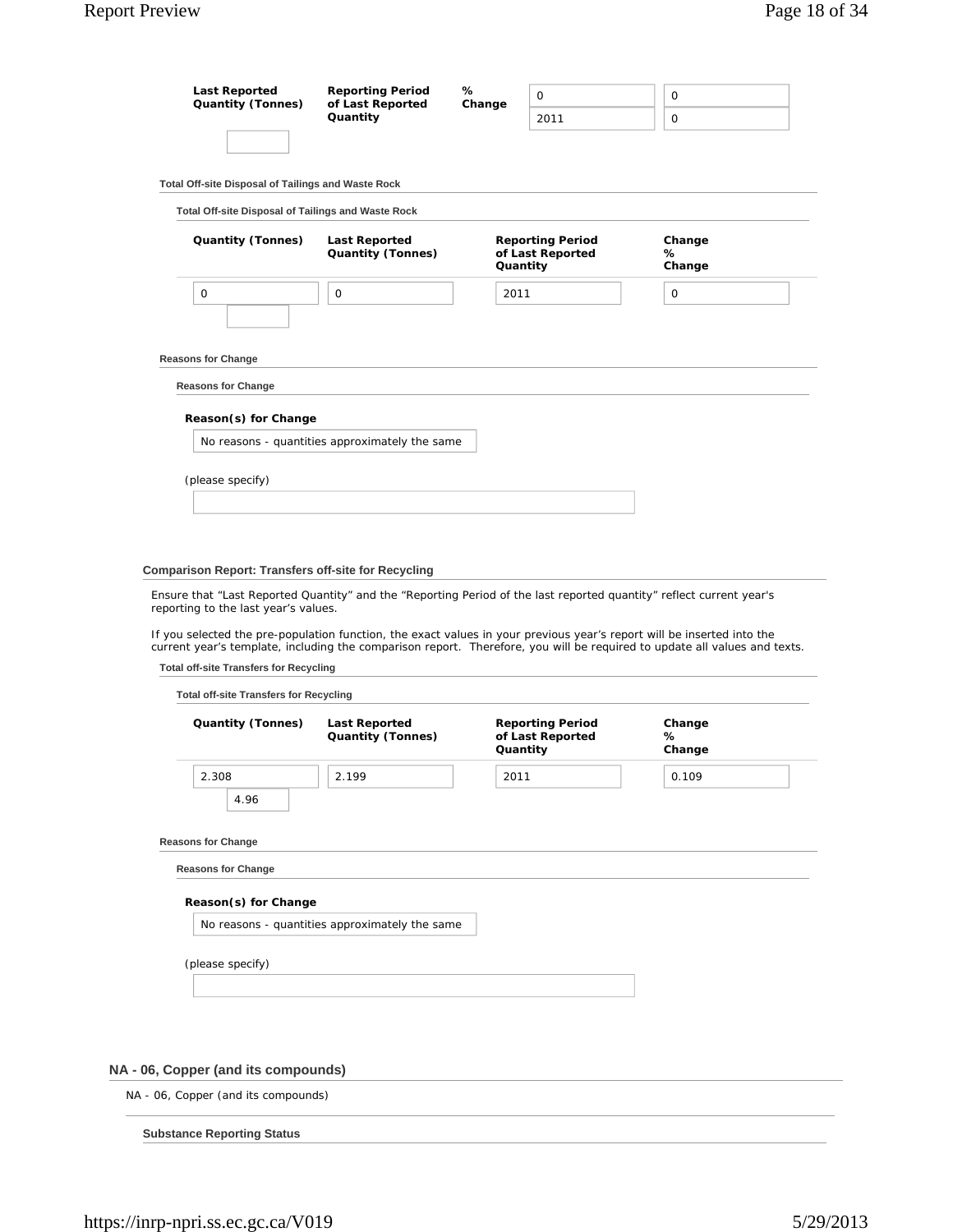#### **Applicable Programs**

Please select the program status.

## **NPRI**

Does this substance meet the criteria specified in the Canada Gazette notice? Selecting "No" indicates voluntary reporting of this substance to the NPRI\*

#### **ON MOE TRA**

Does this substance meet the criteria specified in the Ontario Regulation 455/09 under the TRA? Selecting "No" indicates voluntary reporting of this substance to the ON MOE\*

Yes

Would you like to create an exit record for this ON MOE TRA substance?\*

No

Is this considered the first report for this substance to the ON MOE TRA? (Please select "Help" for further clarification)\*

No

| Comments |  |  |  |
|----------|--|--|--|
|          |  |  |  |

#### **General Information**

#### **On-site Releases to the Environment**

Indicate if there were On-site Releases, Disposals or Off-site Transfers to the environment by choosing Yes or No from the drop-down boxes beside the questions below.

#### **On-site Releases to the Environment**

Was the substance released on-site?\*

No

If the substance was released on-site and the total quantity released was less than one tonne, select the check-box below:

 $\Box$ 

The substance will be reported as the sum of releases to all media (total of 1 tonne or less).

#### **Disposals and Off-site Transfers for Recycling**

Was the substance disposed of (on-site or off-site), or transferred for treatment prior to final disposal?\*

No

Is the facility required to report on disposals of tailings and waste rock for the selected reporting period?\*

No

Was the substance transferred off-site for recycling?\*

Yes

#### **Nature of Activities\***

Indicate whether the substance was manufactured, processed, or otherwise used, by selecting the nature of such activities.

## **Manufacture the Substance**

https://inrp-npri.ss.ec.gc.ca/V019 5/29/2013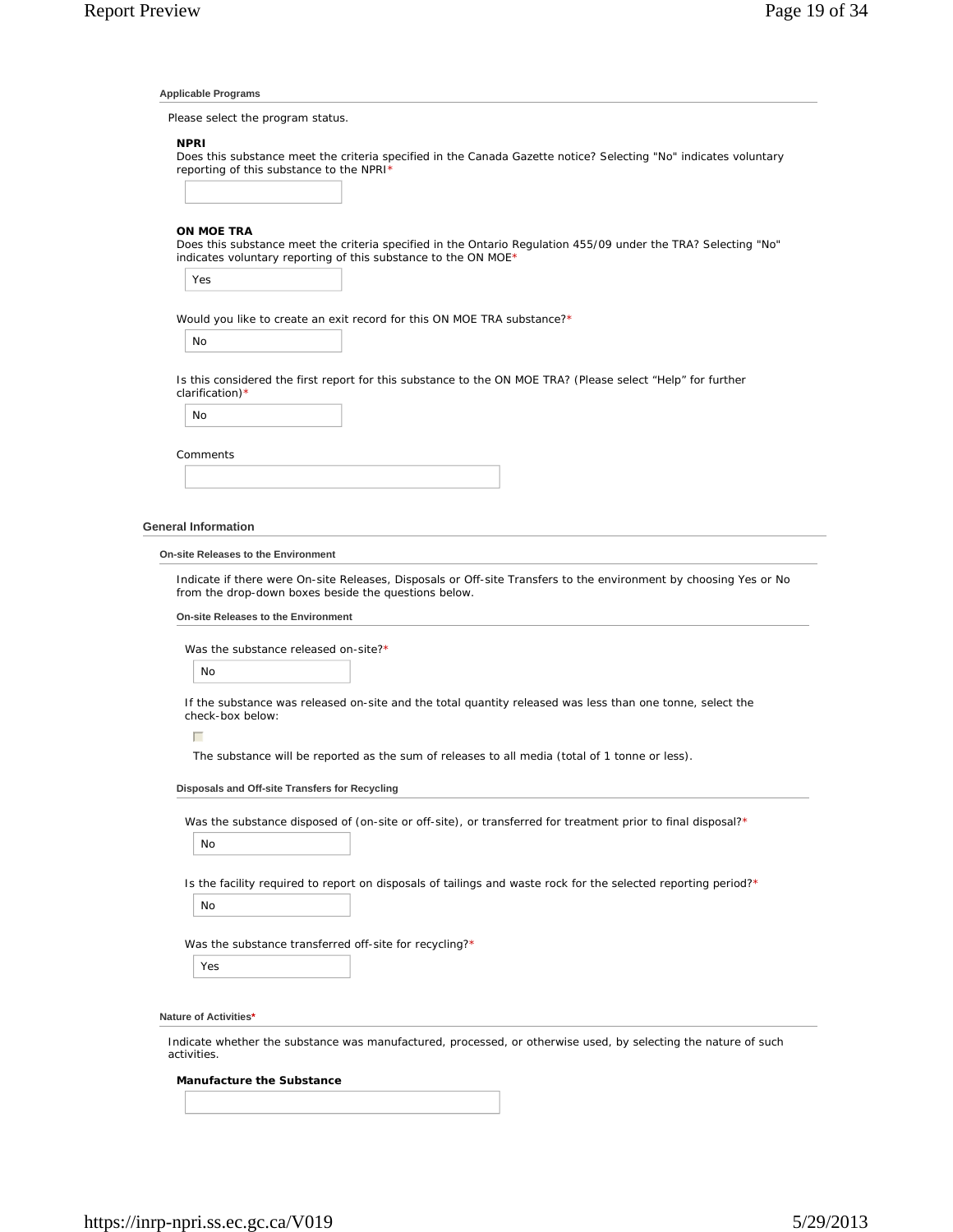#### **Process the Substance**

As an article component

## **Otherwise Use of the Substance**

#### **TRA Quantifications**

| Enters the facility (Use), Creation, Contained in Product for ON MOE TRA |  |  |  |  |
|--------------------------------------------------------------------------|--|--|--|--|
|                                                                          |  |  |  |  |

#### **Enters the facility (Use)**

The amount of substance that enters a process as the substance itself or part of another substance, rolled up at the facility level.

Quantity (Tonnes)

Do you want to use ranges for public reporting? If "No" is selected you are indicating that any report to the public may contain the exact quantity provided.

| No |  |
|----|--|
|----|--|

#### **Creation**

The amount of substance that is created

Quantity (Tonnes)

| $\sim$ |  |  |
|--------|--|--|
|        |  |  |

Do you want to use ranges for public reporting? If "No" is selected you are indicating that any report to the public may contain the exact quantity provided.

## **Contained in Product**

The amount of substance contained in product

Quantity (Tonnes)

3135

Do you want to use ranges for public reporting? If "No" is selected you are indicating that any report to the public may contain the exact quantity provided.

No

 $\Box$ 

**Change in Method of Quantification**

There has been a change in the method or combination of methods used to track and quantify the substance during the previous calendar year

Describe the changes\*\*

**Select the reason for change:**\*\*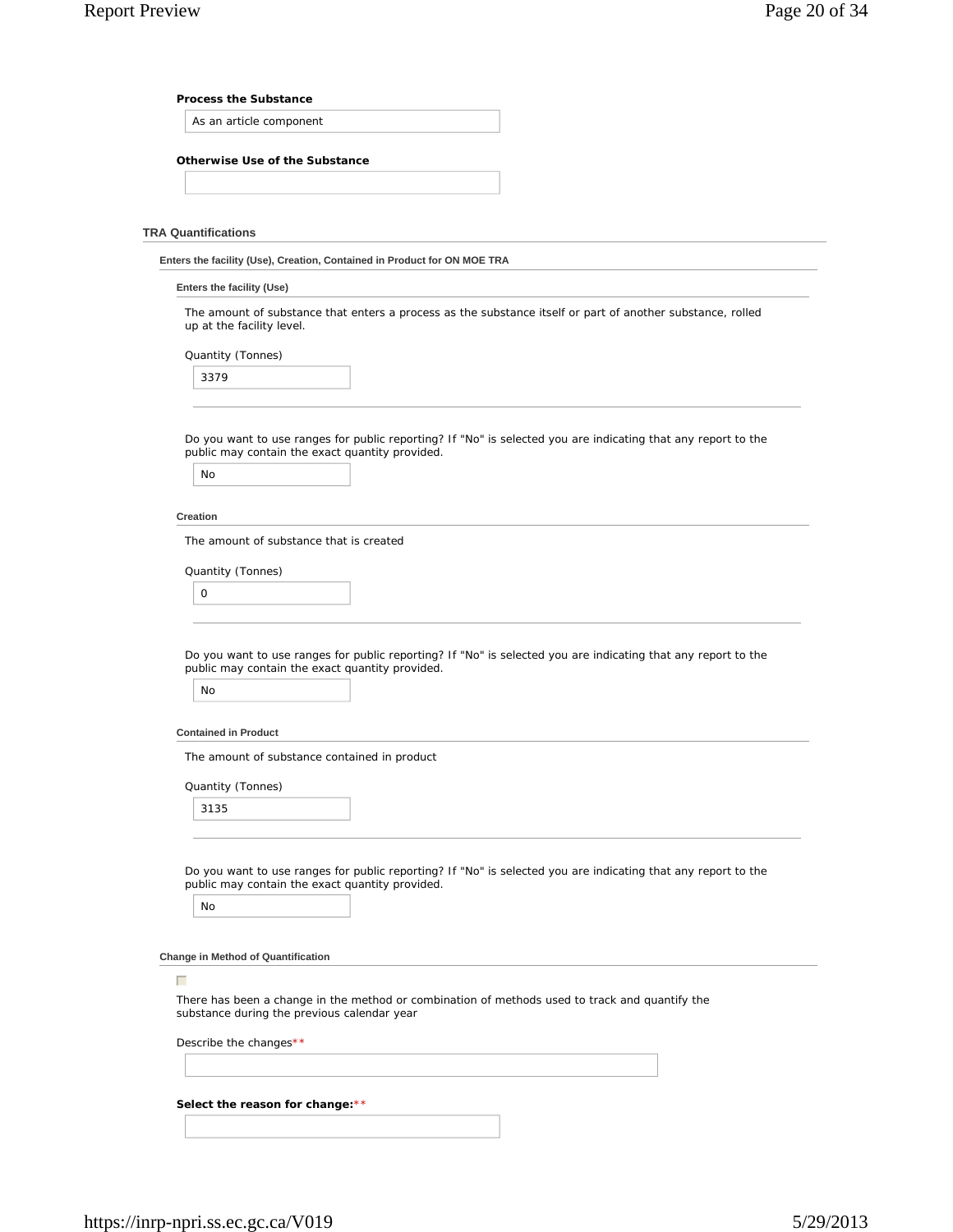Describe how the change impact tracking and quantification of the substance\*\*

#### **Incidents out of the normal course of events**

#### $\Box$

There have been incidents out of the normal course of events that occurred at the facility during the previous calendar year that affected the results of tracking/quantification of this substance.

Explain how tracking and quantifications were affected\*\*

#### **Significant Process Change**

 $\Box$ 

There has been a significant process change at the facility during the previous calendar year.

### **On-site Releases**

Click "**Edit"** to enter your reportable values.

In order to calculate totals, you must click the "**Save/Continue**" button

**Reasons for Changes in Quantities Released from Previous Year**

#### **Select the applicable reason or reasons**\*

Changes in production levels

Comments ? (On-Site Releases)

#### **Disposals**

**Reasons for Changes in Quantities Disposed from Previous Year**

#### **Select the applicable reason or reasons.**

No significant change (i.e. < 10%) or no change

Comments? (Disposals)

## **Recycling**

**Reasons Why Substance Was Recycled**

#### **Select one or more reasons.**\*

Off-specification products, Contaminated materials, Unusable parts or discards

#### **Off-site Transfers for Recycling**

Click "**Edit"** to enter your reportable values.

In order to calculate totals, you must click the "**Save/Continue**" button

**Off-site Transfers**

|                                                  | Basis Of Estimate:  | Quantity (Tonnes) |
|--------------------------------------------------|---------------------|-------------------|
| <b>Energy Recovery</b>                           | NA - Not Applicable |                   |
| Recovery of Solvents                             | NA - Not Applicable |                   |
| Recovery of Organic Substances<br>(not solvents) | NA - Not Applicable |                   |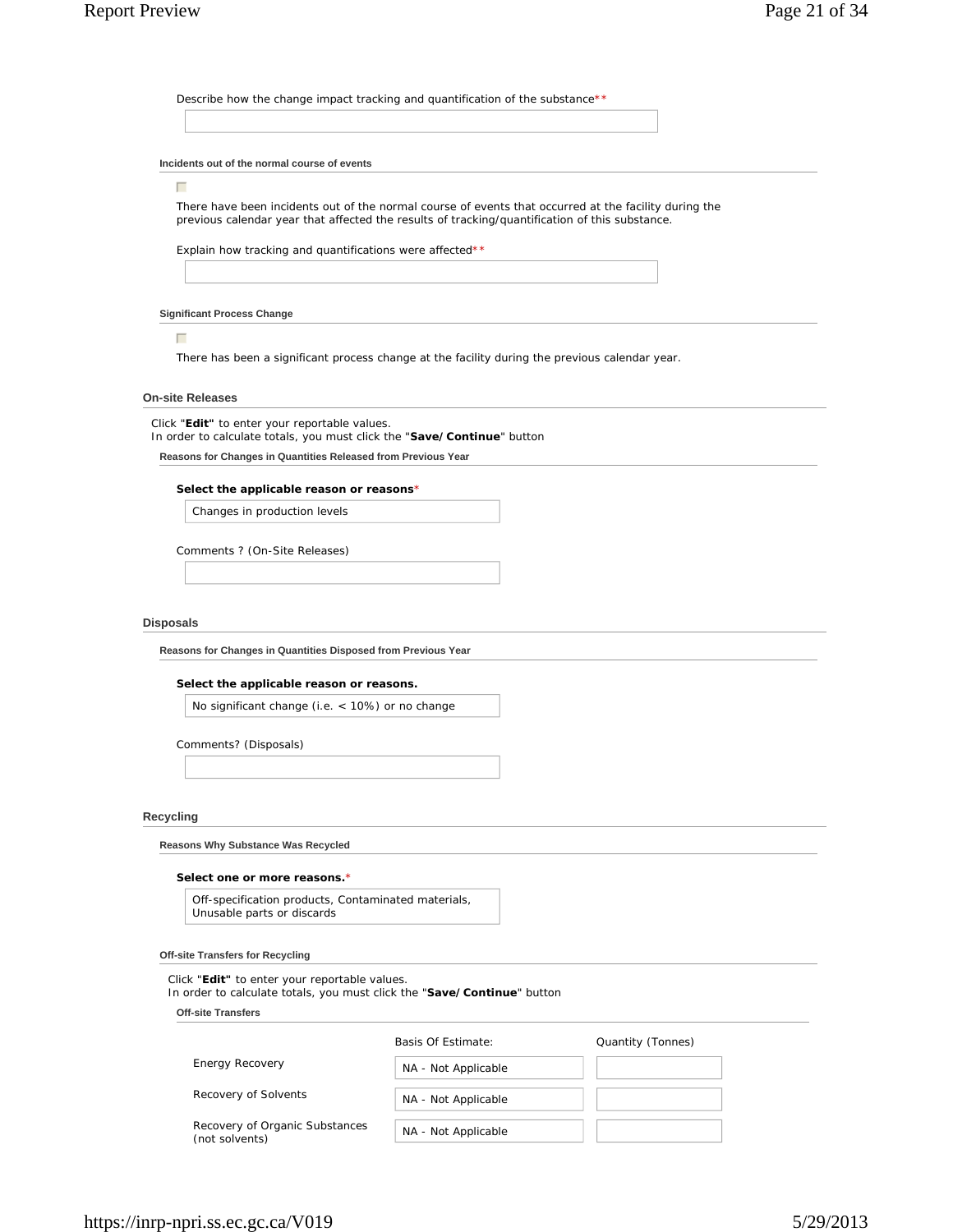# Report Preview Page 22 of 34

| Recovery of Metals and Metal<br>Compounds       | O - Engineering Estimates | 244 |
|-------------------------------------------------|---------------------------|-----|
| Recovery of Inorganic Materials<br>(not metals) | NA - Not Applicable       |     |
| Recovery of Acids and Bases                     | NA - Not Applicable       |     |
| Recovery of Catalysts                           | NA - Not Applicable       |     |
| Recovery of Pollution Abatement<br>Residues     | NA - Not Applicable       |     |
| Refining of Re-use of Used Oil                  | NA - Not Applicable       |     |
| Other                                           | NA - Not Applicable       |     |

# Total Quantity Recycled

244

## **Assign Disposals / Transfers to Off-site Facilities**

Choose the Basis of Estimate and enter the quantity transferred off-site for disposal in the first Quantity box. Then enter the quantity transferred to each off-site in its respective quantity field. If you need to add an off-site facility to the list, click the green **"+"** sign to navigate to the off-site search screen. When you are finished entering all transfer quantities, click "**Save and Return**". Assign Disposals / Transfers to Off-site Facilities

#### **Basis of Estimate for Off-sites**

Enter breakdown values for:

Recovery of Metals and Metal Compounds

Basis of Estimate

O - Engineering Estimates

## Quantity (Tonnes)

| 244 |  |  |
|-----|--|--|

#### **Off-site**

**Tri-Smith Recycling**

Tri-Smith Recycling

Quantity (Tonnes)

## Address

1290 Creditstone Rd.

Prov

ON

City

Concord

Country

|  | Canada<br>. |  |  |  |  |
|--|-------------|--|--|--|--|
|--|-------------|--|--|--|--|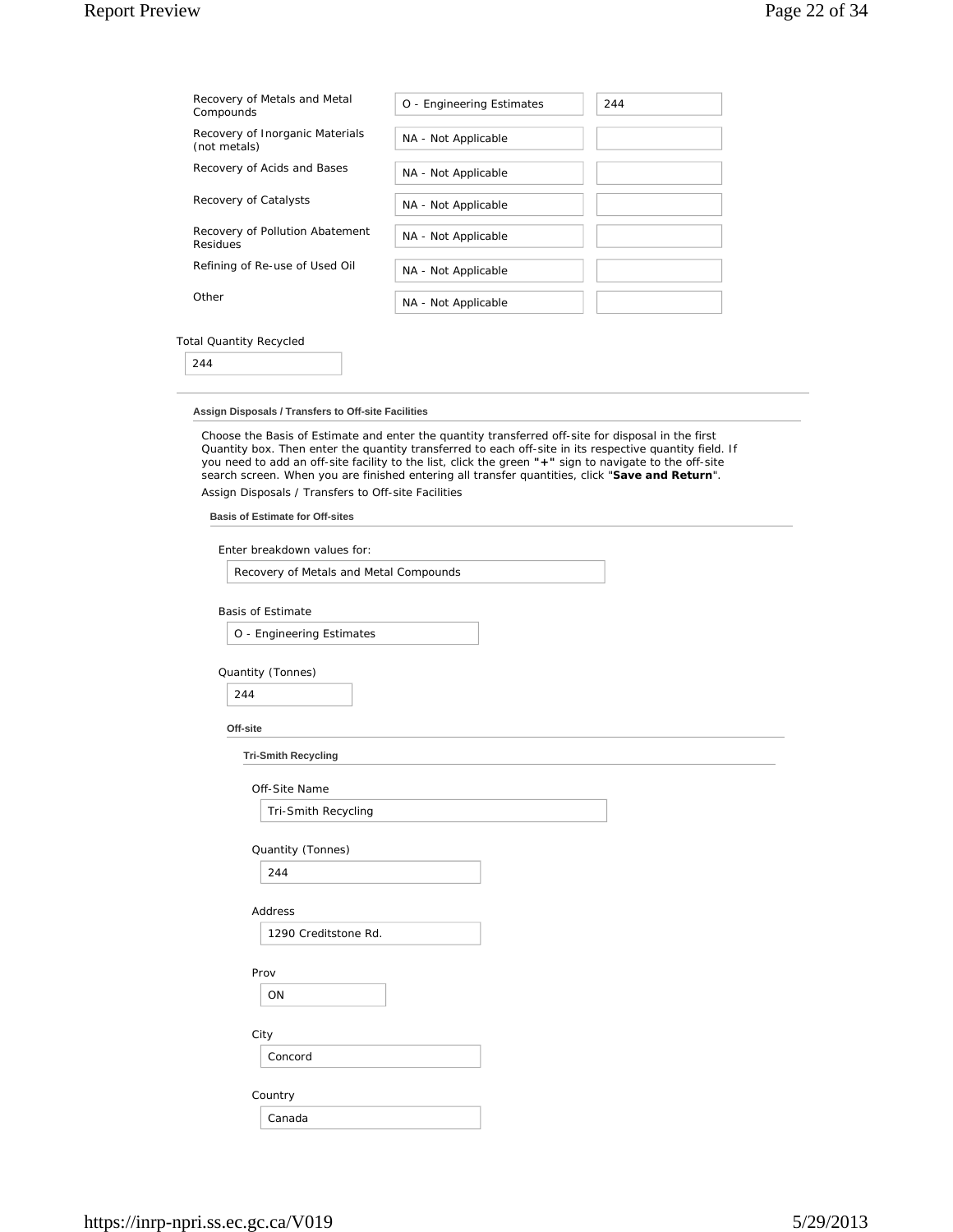Total Assigned (must equal total reported)

244

**Reasons for Changes in Quantities Released from Previous Year**

## **Select the applicable reason or reasons**\*

Changes in production levels

Comments? (Recycling)

## **Comparison Report: Enters, Creation, Contained in Product**

Ensure that "Last Reported Quantity" and the "Reporting Period of the last reported quantity" reflect current year's reporting to the last year's values.

If you selected the pre-population function, the exact values in your previous year's report will be inserted into the current year's template, including the comparison report. Therefore, you will be required to update all values and texts.

|  |  | Enters the facility (Use) |  |  |
|--|--|---------------------------|--|--|
|--|--|---------------------------|--|--|

| <b>Quantity (Tonnes)</b>                                | <b>Last Reported</b><br><b>Quantity (Tonnes)</b> | <b>Reporting Period</b><br>of Last Reported<br>Quantity | Change<br>%<br>Change |
|---------------------------------------------------------|--------------------------------------------------|---------------------------------------------------------|-----------------------|
| 3379                                                    | 3073                                             | 2011                                                    | 306                   |
| 9.96                                                    |                                                  |                                                         |                       |
| <b>Creation</b>                                         |                                                  |                                                         |                       |
| Creation                                                |                                                  |                                                         |                       |
| <b>Quantity (Tonnes)</b>                                | <b>Last Reported</b><br>Quantity (Tonnes)        | <b>Reporting Period</b><br>of Last Reported<br>Quantity | Change<br>℅<br>Change |
| 0                                                       | 0                                                | 2011                                                    | 0                     |
| <b>Contained in Product</b>                             |                                                  |                                                         |                       |
| <b>Contained in Product</b><br><b>Quantity (Tonnes)</b> | <b>Last Reported</b><br><b>Quantity (Tonnes)</b> | <b>Reporting Period</b><br>of Last Reported<br>Quantity | Change<br>%<br>Change |
| 3135                                                    | 2851                                             | 2011                                                    | 284                   |
| 9.96                                                    |                                                  |                                                         |                       |
| <b>Reasons for Change</b>                               |                                                  |                                                         |                       |
| <b>Reasons for Change</b>                               |                                                  |                                                         |                       |
| Reason(s) for Change                                    |                                                  |                                                         |                       |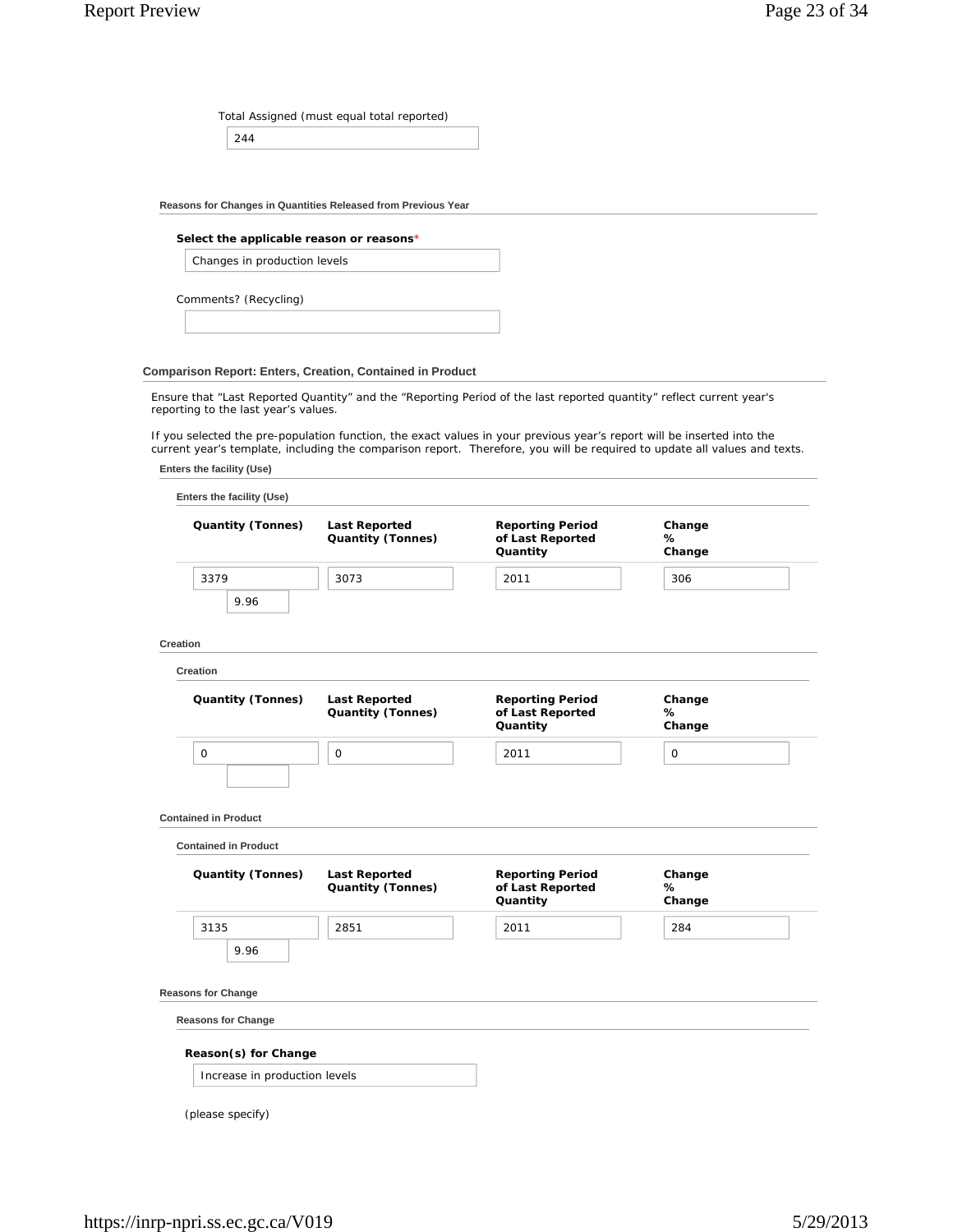## **Comparison Report: Transfers off-site for Recycling**

Ensure that "Last Reported Quantity" and the "Reporting Period of the last reported quantity" reflect current year's reporting to the last year's values.

If you selected the pre-population function, the exact values in your previous year's report will be inserted into the current year's template, including the comparison report. Therefore, you will be required to update all values and texts.

**Total off-site Transfers for Recycling**

| <b>Quantity (Tonnes)</b>      | <b>Last Reported</b><br><b>Quantity (Tonnes)</b> | <b>Reporting Period</b><br>of Last Reported<br>Quantity | Change<br>℅<br>Change |
|-------------------------------|--------------------------------------------------|---------------------------------------------------------|-----------------------|
| 244<br>9.91                   | 222                                              | 2011                                                    | 22                    |
| <b>Reasons for Change</b>     |                                                  |                                                         |                       |
| <b>Reasons for Change</b>     |                                                  |                                                         |                       |
| Reason(s) for Change          |                                                  |                                                         |                       |
| Increase in production levels |                                                  |                                                         |                       |
| (please specify)              |                                                  |                                                         |                       |

#### **85-68-7, Butyl benzyl phthalate**

| 85-68-7, Butyl benzyl phthalate |  |
|---------------------------------|--|
|---------------------------------|--|

| <b>Substance Reporting Status</b> |  |  |
|-----------------------------------|--|--|
|-----------------------------------|--|--|

#### **Applicable Programs**

Please select the program status.

#### **NPRI**

Does this substance meet the criteria specified in the Canada Gazette notice? Selecting "No" indicates voluntary reporting of this substance to the NPRI\*

#### **ON MOE TRA**

Does this substance meet the criteria specified in the Ontario Regulation 455/09 under the TRA? Selecting "No" indicates voluntary reporting of this substance to the ON MOE\*

Yes

Would you like to create an exit record for this ON MOE TRA substance?\*

No

Is this considered the first report for this substance to the ON MOE TRA? (Please select "Help" for further clarification)\*

Yes

Comments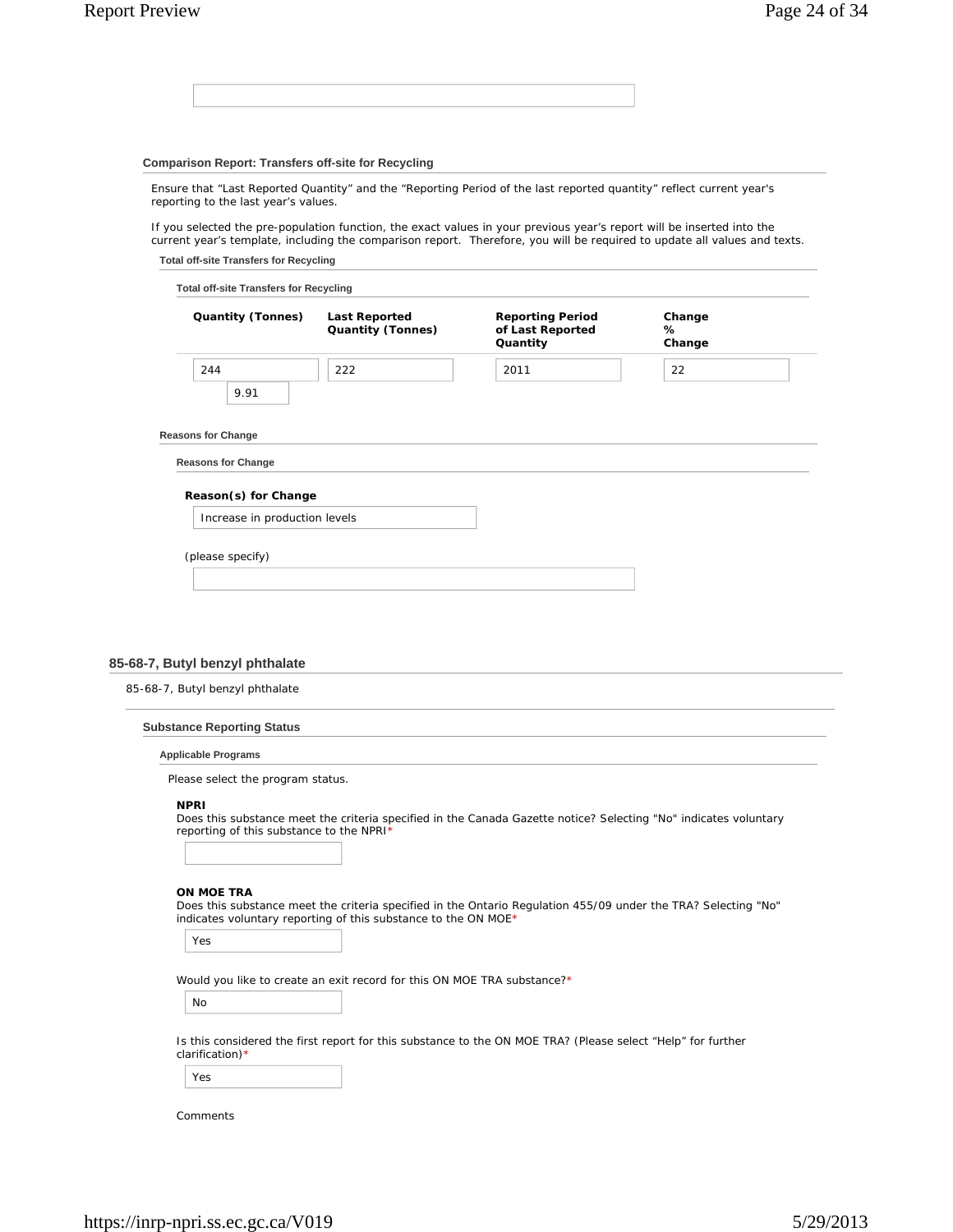## **General Information**

**On-site Releases to the Environment**

Indicate if there were On-site Releases, Disposals or Off-site Transfers to the environment by choosing Yes or No from the drop-down boxes beside the questions below.

**On-site Releases to the Environment**

Was the substance released on-site?\*

No

If the substance was released on-site and the total quantity released was less than one tonne, select the check-box below:

 $\Box$ 

The substance will be reported as the sum of releases to all media (total of 1 tonne or less).

#### **Disposals and Off-site Transfers for Recycling**

Was the substance disposed of (on-site or off-site), or transferred for treatment prior to final disposal?\*

No

Is the facility required to report on disposals of tailings and waste rock for the selected reporting period?\*

No

Was the substance transferred off-site for recycling?\*

Yes

#### **Nature of Activities\***

Indicate whether the substance was manufactured, processed, or otherwise used, by selecting the nature of such activities.

**Manufacture the Substance**

### **Process the Substance**

As a formulation component

#### **Otherwise Use of the Substance**

#### **TRA Quantifications**

**Enters the facility (Use), Creation, Contained in Product for ON MOE TRA**

#### **Enters the facility (Use)**

The amount of substance that enters a process as the substance itself or part of another substance, rolled up at the facility level.

Quantity (Tonnes)

34.496

Do you want to use ranges for public reporting? If "No" is selected you are indicating that any report to the public may contain the exact quantity provided.

No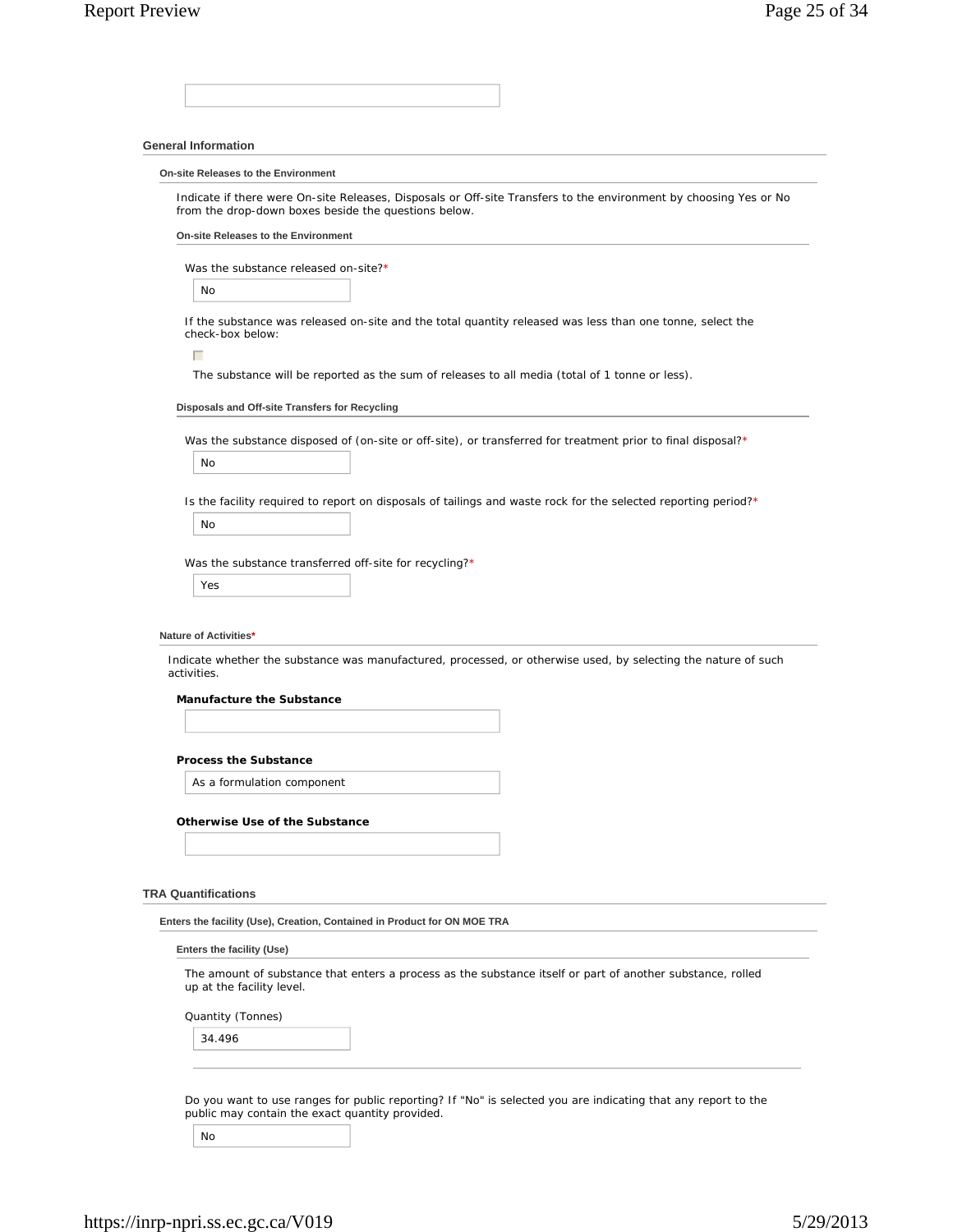| <b>Creation</b>         |                                                                                                                                                                                                         |
|-------------------------|---------------------------------------------------------------------------------------------------------------------------------------------------------------------------------------------------------|
|                         | The amount of substance that is created                                                                                                                                                                 |
|                         | Quantity (Tonnes)                                                                                                                                                                                       |
| 0                       |                                                                                                                                                                                                         |
|                         |                                                                                                                                                                                                         |
| No                      | Do you want to use ranges for public reporting? If "No" is selected you are indicating that any report to the<br>public may contain the exact quantity provided.                                        |
|                         |                                                                                                                                                                                                         |
|                         | <b>Contained in Product</b>                                                                                                                                                                             |
|                         | The amount of substance contained in product                                                                                                                                                            |
|                         | Quantity (Tonnes)                                                                                                                                                                                       |
|                         | 34.246                                                                                                                                                                                                  |
|                         |                                                                                                                                                                                                         |
|                         | Do you want to use ranges for public reporting? If "No" is selected you are indicating that any report to the<br>public may contain the exact quantity provided.                                        |
| No                      |                                                                                                                                                                                                         |
|                         | There has been a change in the method or combination of methods used to track and quantify the<br>substance during the previous calendar year<br>Describe the changes**                                 |
|                         |                                                                                                                                                                                                         |
|                         |                                                                                                                                                                                                         |
|                         | Select the reason for change: **                                                                                                                                                                        |
|                         |                                                                                                                                                                                                         |
|                         | Describe how the change impact tracking and quantification of the substance**                                                                                                                           |
|                         |                                                                                                                                                                                                         |
|                         |                                                                                                                                                                                                         |
|                         | Incidents out of the normal course of events                                                                                                                                                            |
| г                       |                                                                                                                                                                                                         |
|                         | There have been incidents out of the normal course of events that occurred at the facility during the<br>previous calendar year that affected the results of tracking/quantification of this substance. |
|                         | Explain how tracking and quantifications were affected**                                                                                                                                                |
|                         |                                                                                                                                                                                                         |
|                         |                                                                                                                                                                                                         |
|                         | <b>Significant Process Change</b>                                                                                                                                                                       |
| Г                       |                                                                                                                                                                                                         |
|                         | There has been a significant process change at the facility during the previous calendar year.                                                                                                          |
| <b>On-site Releases</b> |                                                                                                                                                                                                         |
|                         |                                                                                                                                                                                                         |
|                         | Click "Edit" to enter your reportable values.<br>In order to calculate totals, you must click the "Save/Continue" button                                                                                |
|                         | Reasons for Changes in Quantities Released from Previous Year                                                                                                                                           |

**Select the applicable reason or reasons**\*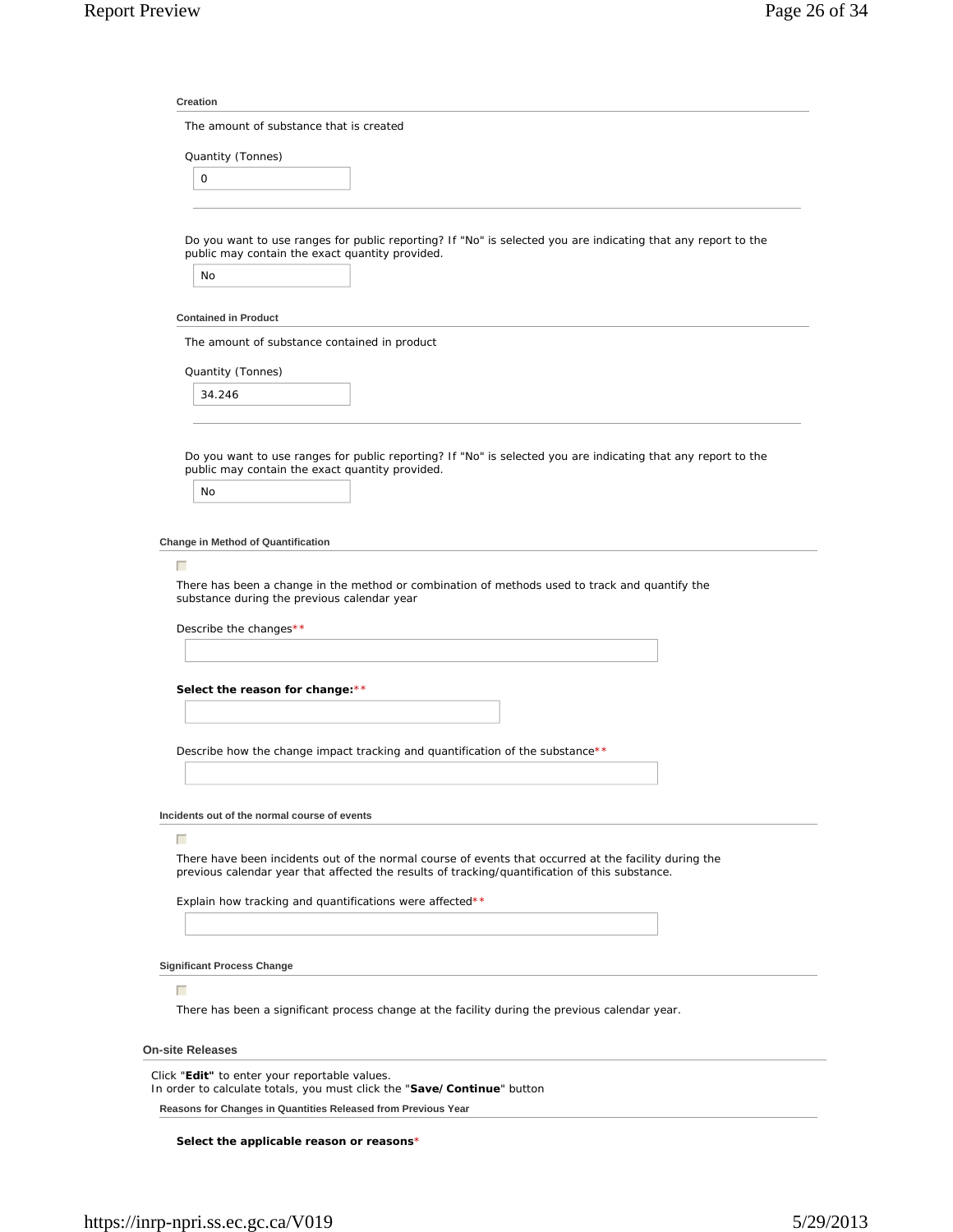Changes in production levels

Comments ? (On-Site Releases)

#### **Disposals**

**Reasons for Changes in Quantities Disposed from Previous Year**

#### **Select the applicable reason or reasons.**

No significant change (i.e. < 10%) or no change

Comments? (Disposals)

## **Recycling**

**Reasons Why Substance Was Recycled**

#### **Select one or more reasons.**\*

Production Residues, Off-specification products, Contaminated materials, Unusable parts or discards

#### **Off-site Transfers for Recycling**

Click "**Edit"** to enter your reportable values.

In order to calculate totals, you must click the "**Save/Continue**" button

**Off-site Transfers**

|                                                  | Basis Of Estimate:        | Quantity (Tonnes) |
|--------------------------------------------------|---------------------------|-------------------|
| Energy Recovery                                  | NA - Not Applicable       |                   |
| Recovery of Solvents                             | NA - Not Applicable       |                   |
| Recovery of Organic Substances<br>(not solvents) | NA - Not Applicable       |                   |
| Recovery of Metals and Metal<br>Compounds        | NA - Not Applicable       |                   |
| Recovery of Inorganic Materials<br>(not metals)  | NA - Not Applicable       |                   |
| Recovery of Acids and Bases                      | NA - Not Applicable       |                   |
| Recovery of Catalysts                            | NA - Not Applicable       |                   |
| Recovery of Pollution Abatement<br>Residues      | NA - Not Applicable       |                   |
| Refining of Re-use of Used Oil                   | NA - Not Applicable       |                   |
| Other                                            | O - Engineering Estimates | 0.250             |

#### Total Quantity Recycled

0.250

#### **Assign Disposals / Transfers to Off-site Facilities**

Choose the Basis of Estimate and enter the quantity transferred off-site for disposal in the first Quantity box. Then enter the quantity transferred to each off-site in its respective quantity field. If you need to add an off-site facility to the list, click the green **"+"** sign to navigate to the off-site search screen. When you are finished entering all transfer quantities, click "**Save and Return**".

Assign Disposals / Transfers to Off-site Facilities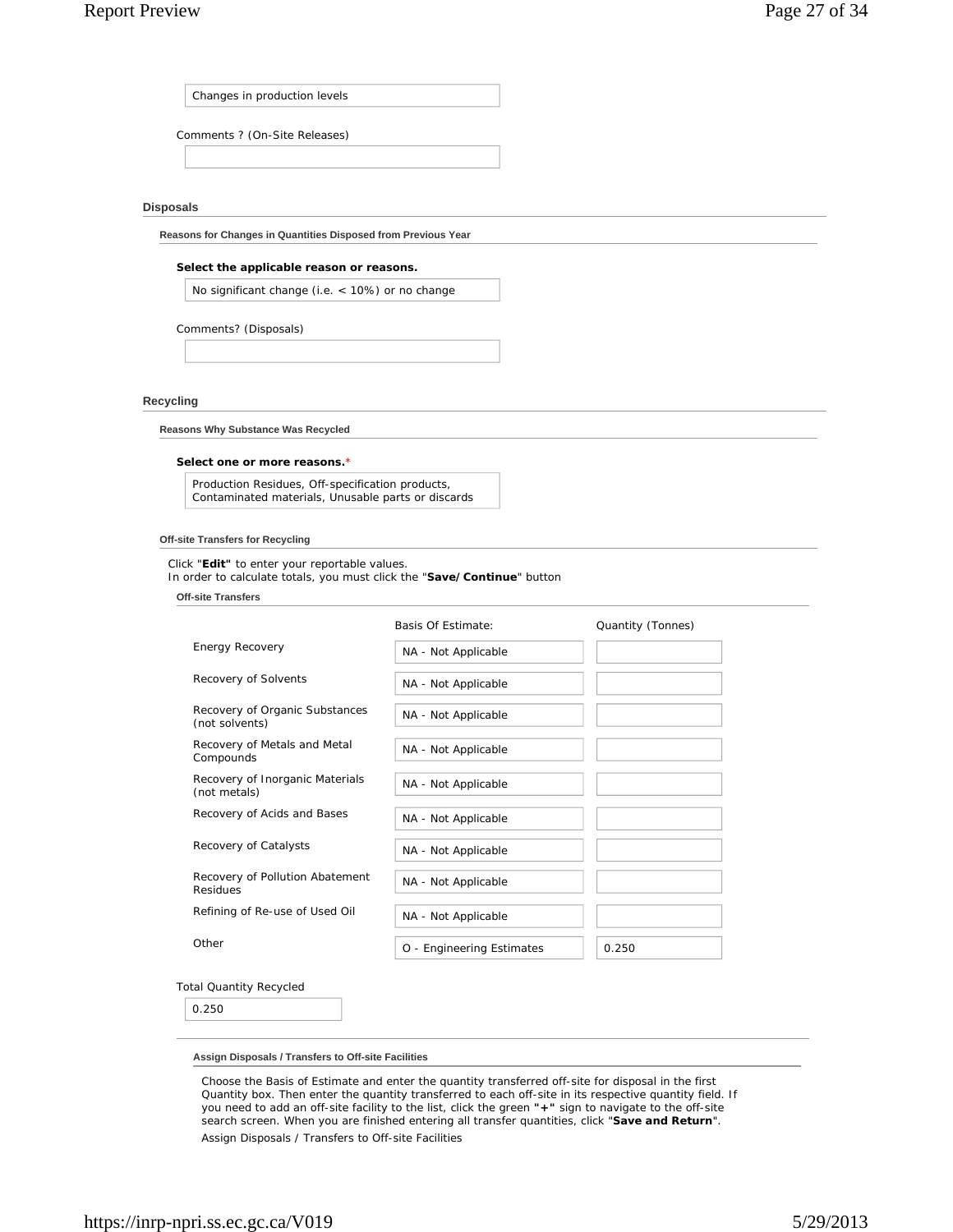|          | Enter breakdown values for:                |
|----------|--------------------------------------------|
|          | Other                                      |
|          | <b>Basis of Estimate</b>                   |
|          | O - Engineering Estimates                  |
|          |                                            |
|          | Quantity (Tonnes)                          |
|          | 0.250                                      |
| Off-site |                                            |
|          | <b>Tri-County Plastics Ltd.</b>            |
|          |                                            |
|          | Off-Site Name                              |
|          | Tri-County Plastics Ltd.                   |
|          |                                            |
|          | Quantity (Tonnes)                          |
|          | 0.250                                      |
|          | <b>Address</b>                             |
|          | 87 Prince Edward                           |
|          |                                            |
|          | Prov                                       |
|          | ON                                         |
|          |                                            |
|          | City                                       |
|          | Brighton                                   |
|          |                                            |
|          | Country<br>Canada                          |
|          |                                            |
|          |                                            |
|          | Total Assigned (must equal total reported) |
|          | 0.250                                      |

# **Reasons for Changes in Quantities Released from Previous Year**

#### **Select the applicable reason or reasons**\*

Changes in production levels

Comments? (Recycling)

### **Comparison Report: Enters, Creation, Contained in Product**

Ensure that "Last Reported Quantity" and the "Reporting Period of the last reported quantity" reflect current year's reporting to the last year's values.

If you selected the pre-population function, the exact values in your previous year's report will be inserted into the current year's template, including the comparison report. Therefore, you will be required to update all values and texts.

**Enters the facility (Use)**

**Enters the facility (Use)**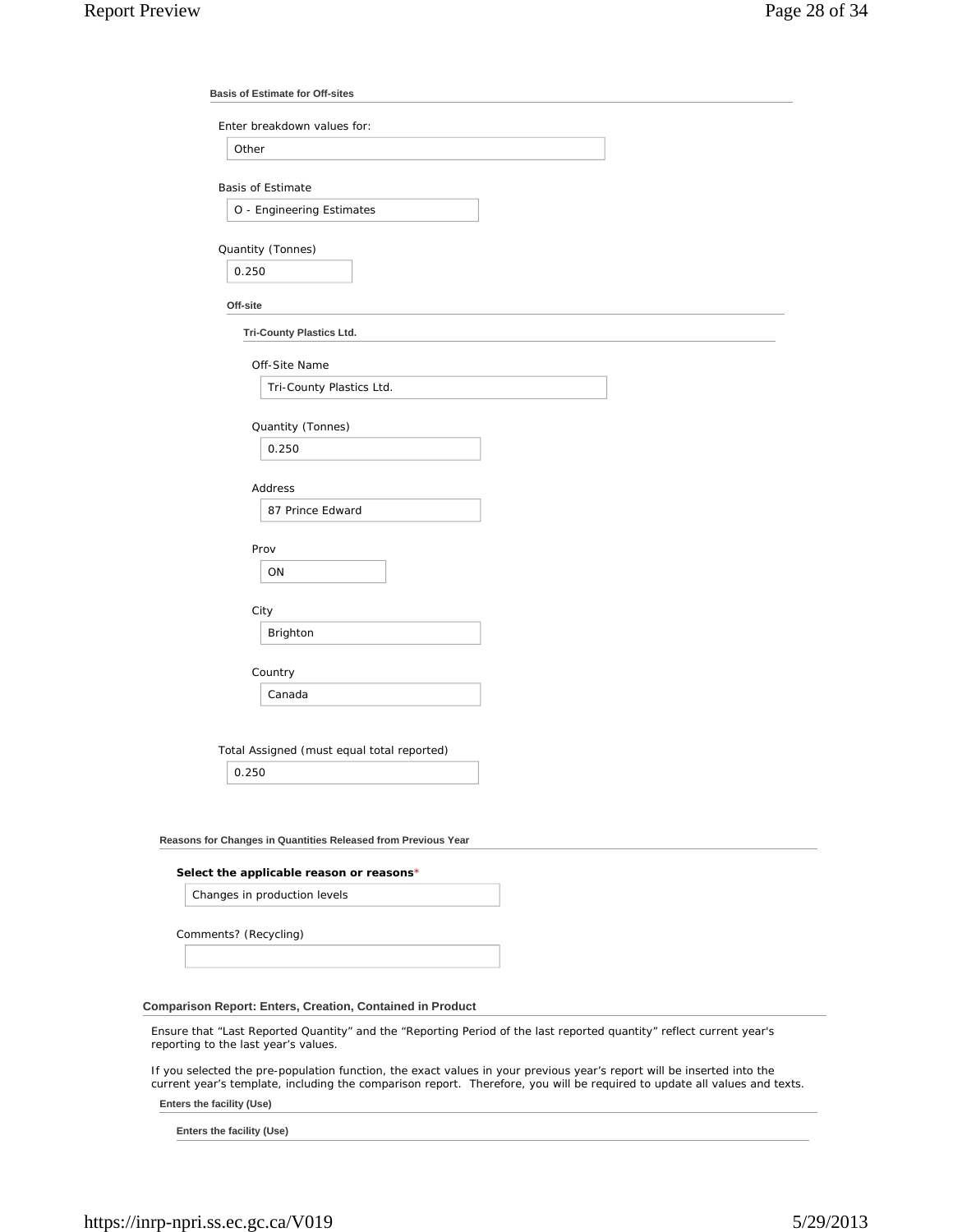| <b>Quantity (Tonnes)</b>                                                                                        | <b>Last Reported</b><br><b>Quantity (Tonnes)</b> | <b>Reporting Period</b><br>of Last Reported<br>Quantity                                                                | Change<br>℅<br>Change                                                                                                     |
|-----------------------------------------------------------------------------------------------------------------|--------------------------------------------------|------------------------------------------------------------------------------------------------------------------------|---------------------------------------------------------------------------------------------------------------------------|
| 34.496<br>16.52                                                                                                 | 29.605                                           | 2011                                                                                                                   | 4.891                                                                                                                     |
| Creation                                                                                                        |                                                  |                                                                                                                        |                                                                                                                           |
| Creation                                                                                                        |                                                  |                                                                                                                        |                                                                                                                           |
| Quantity (Tonnes)                                                                                               | <b>Last Reported</b><br><b>Quantity (Tonnes)</b> | <b>Reporting Period</b><br>of Last Reported<br>Quantity                                                                | Change<br>℅<br>Change                                                                                                     |
| 0                                                                                                               | $\mathbf 0$                                      | 2011                                                                                                                   | 0                                                                                                                         |
| <b>Contained in Product</b>                                                                                     |                                                  |                                                                                                                        |                                                                                                                           |
| <b>Contained in Product</b>                                                                                     |                                                  |                                                                                                                        |                                                                                                                           |
| Quantity (Tonnes)                                                                                               | <b>Last Reported</b><br><b>Quantity (Tonnes)</b> | <b>Reporting Period</b><br>of Last Reported<br>Quantity                                                                | Change<br>℅<br>Change                                                                                                     |
| 34.246                                                                                                          | 29.404                                           | 2011                                                                                                                   | 4.842                                                                                                                     |
| <b>Reasons for Change</b><br><b>Reasons for Change</b><br>Reason(s) for Change<br>Increase in production levels |                                                  |                                                                                                                        |                                                                                                                           |
|                                                                                                                 |                                                  |                                                                                                                        |                                                                                                                           |
| (please specify)                                                                                                |                                                  |                                                                                                                        |                                                                                                                           |
| <b>Comparison Report: Transfers off-site for Recycling</b>                                                      |                                                  |                                                                                                                        |                                                                                                                           |
| reporting to the last year's values.                                                                            |                                                  | Ensure that "Last Reported Quantity" and the "Reporting Period of the last reported quantity" reflect current year's   |                                                                                                                           |
|                                                                                                                 |                                                  | If you selected the pre-population function, the exact values in your previous year's report will be inserted into the | current year's template, including the comparison report. Therefore, you will be required to update all values and texts. |
| <b>Total off-site Transfers for Recycling</b>                                                                   |                                                  |                                                                                                                        |                                                                                                                           |
| <b>Total off-site Transfers for Recycling</b>                                                                   |                                                  |                                                                                                                        |                                                                                                                           |
| <b>Quantity (Tonnes)</b>                                                                                        | <b>Last Reported</b><br><b>Quantity (Tonnes)</b> | <b>Reporting Period</b><br>of Last Reported<br>Quantity                                                                | Change<br>℅<br>Change                                                                                                     |
| 0.250                                                                                                           | 0.201                                            | 2009                                                                                                                   | 0.049                                                                                                                     |
| 24.38                                                                                                           |                                                  |                                                                                                                        |                                                                                                                           |

**Reasons for Change**

**Reasons for Change**

**Reason(s) for Change**

Increase in production levels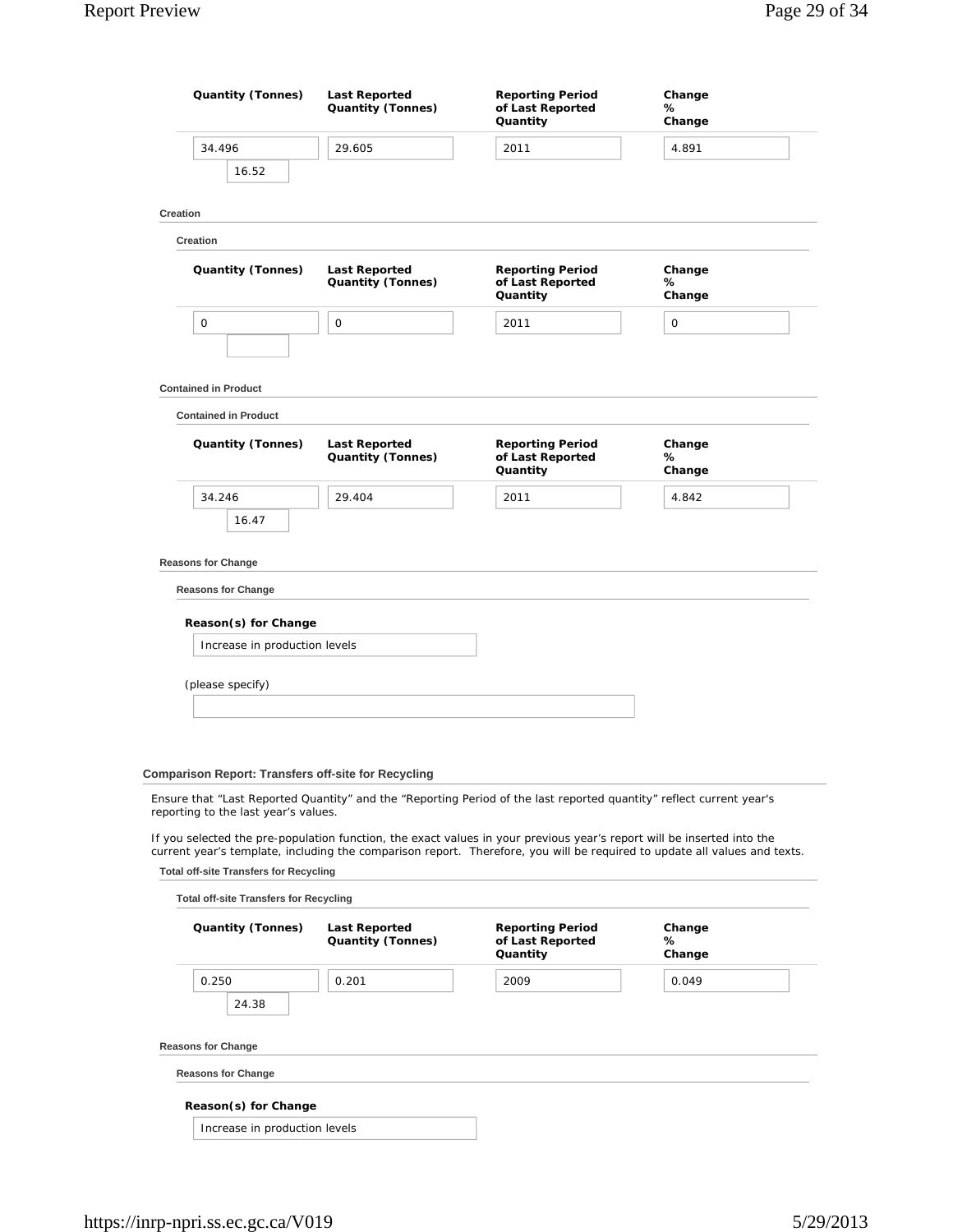(please specify)

# **Post Plan Substance Details**

# **NA - 01, Antimony (and its compounds)**

NA - 01, Antimony (and its compounds)

## **Objectives, Description and Targets**

This information is read-only and is pulled directly from your most recent submitted Plan Summary. To make changes to the information on this screen, please update your plan summary and re-submit. For more details about updating the plan summary, please select "Help".

## **Objectives**

|                                                                          | OBJECTIVES Since antimony is a critical fire retarding component of our finished                                                                                                                                                                                                                                                                                                                                                                                                                                                                                                                                                                            |                   |      |
|--------------------------------------------------------------------------|-------------------------------------------------------------------------------------------------------------------------------------------------------------------------------------------------------------------------------------------------------------------------------------------------------------------------------------------------------------------------------------------------------------------------------------------------------------------------------------------------------------------------------------------------------------------------------------------------------------------------------------------------------------|-------------------|------|
|                                                                          | product we are not able to cost effectively eliminate or replace it in our<br>manufacturing process at this time. However, our goal is to continually evaluate<br>alternatives and work toward improving efficiencies at the facility thereby reducing<br>antimony waste in the manufacturing process. The principles we intend to apply to<br>achieve reductions in antimony waste at the facility include: 1. Eliminate any<br>remaining scrap paths which do not provide reclaim value; 2. Improvements to<br>accounting and measurement methods; 3. Reduction of scrap going to recycle<br>paths; and 4. Material separation to improve scrap recovery. |                   |      |
| <b>Use Targets</b>                                                       |                                                                                                                                                                                                                                                                                                                                                                                                                                                                                                                                                                                                                                                             |                   |      |
|                                                                          | What is the targeted reduction in use of the toxic substance at the facility?*                                                                                                                                                                                                                                                                                                                                                                                                                                                                                                                                                                              |                   |      |
|                                                                          |                                                                                                                                                                                                                                                                                                                                                                                                                                                                                                                                                                                                                                                             | Quantity (tonnes) | Unit |
| $\overline{\vee}$                                                        | or                                                                                                                                                                                                                                                                                                                                                                                                                                                                                                                                                                                                                                                          |                   |      |
| What is the targeted timeframe for this reduction?*<br>$\overline{\vee}$ | or                                                                                                                                                                                                                                                                                                                                                                                                                                                                                                                                                                                                                                                          | years             |      |
| Description of Target:                                                   |                                                                                                                                                                                                                                                                                                                                                                                                                                                                                                                                                                                                                                                             |                   |      |
|                                                                          |                                                                                                                                                                                                                                                                                                                                                                                                                                                                                                                                                                                                                                                             |                   |      |
| <b>Creation Targets</b>                                                  |                                                                                                                                                                                                                                                                                                                                                                                                                                                                                                                                                                                                                                                             |                   |      |
|                                                                          | What is the targeted reduction in creation of the toxic substance at the facility?*                                                                                                                                                                                                                                                                                                                                                                                                                                                                                                                                                                         |                   |      |
|                                                                          |                                                                                                                                                                                                                                                                                                                                                                                                                                                                                                                                                                                                                                                             | Quantity (tonnes) | Unit |
|                                                                          |                                                                                                                                                                                                                                                                                                                                                                                                                                                                                                                                                                                                                                                             |                   |      |
| $\overline{\vee}$                                                        | or                                                                                                                                                                                                                                                                                                                                                                                                                                                                                                                                                                                                                                                          |                   |      |

years

Description of targets: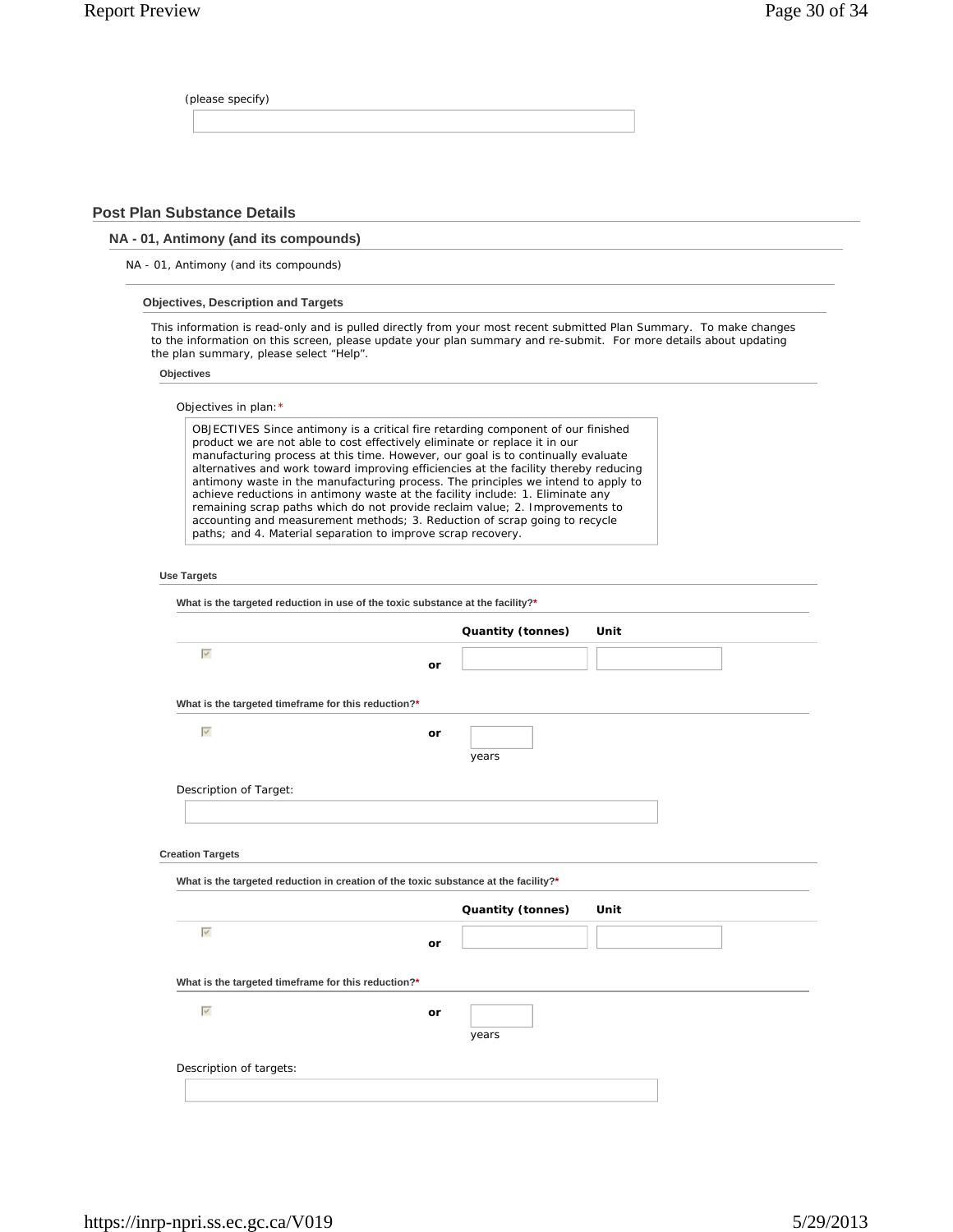| creation of the substance?*                                                            | Were there any additional actions outside the plan taken during the reporting period to reduce the use and/or            |
|----------------------------------------------------------------------------------------|--------------------------------------------------------------------------------------------------------------------------|
| No                                                                                     |                                                                                                                          |
|                                                                                        |                                                                                                                          |
|                                                                                        | Describe any additional actions that were taken during the reporting period to achieve the plan's objectives: **         |
|                                                                                        |                                                                                                                          |
| Provide a public summary of the description of the additional action taken: **         |                                                                                                                          |
|                                                                                        |                                                                                                                          |
|                                                                                        |                                                                                                                          |
| Reductions due to additional actions taken**                                           |                                                                                                                          |
| <b>Select All</b>                                                                      |                                                                                                                          |
| to the additional actions.                                                             | The amount of reduction in use of the substance at the facility during the reporting period that resulted due            |
| П                                                                                      |                                                                                                                          |
|                                                                                        | tonnes<br>The amount of reduction in creation of the substance at the facility during the reporting period that resulted |
| due to the additional actions.                                                         |                                                                                                                          |
| П                                                                                      |                                                                                                                          |
|                                                                                        | tonnes<br>The amount of reduction in the substance contained in product at the facility during the reporting period      |
| that resulted due to the additional actions.<br>г                                      |                                                                                                                          |
|                                                                                        | tonnes                                                                                                                   |
|                                                                                        | The amount of reduction in release to air of the substance at the facility during the reporting period that              |
| resulted due to the additional actions.<br>п                                           |                                                                                                                          |
|                                                                                        | tonnes                                                                                                                   |
| resulted due to the additional actions.<br>г                                           | The amount of reduction in release to water of the substance at the facility during the reporting period that            |
|                                                                                        | tonnes                                                                                                                   |
| resulted due to additional actions.<br>г                                               | The amount of reduction in release to land of the substance at the facility during the reporting period that             |
|                                                                                        | tonnes                                                                                                                   |
| facility during the reporting period that resulted due to the additional actions.<br>г | The amount of reduction in the substance disposed on-site (including tailings and waste rocks) at the                    |
|                                                                                        | tonnes                                                                                                                   |
| facility during the reporting period that resulted due to the additional actions.<br>г | The amount of reduction in the substance disposed off-site (including tailings and waste rocks) at the                   |
|                                                                                        | tonnes                                                                                                                   |
| resulted due to the additional actions.                                                | The amount of reduction in the substance recycled off-site at the facility during the reporting period that              |
| г                                                                                      |                                                                                                                          |
|                                                                                        | tonnes                                                                                                                   |
| <b>Amendments</b>                                                                      |                                                                                                                          |
| <b>Amendments</b>                                                                      |                                                                                                                          |
|                                                                                        |                                                                                                                          |

Description any amendments that were made to the toxic substance reduction plan during the reporting period\*\*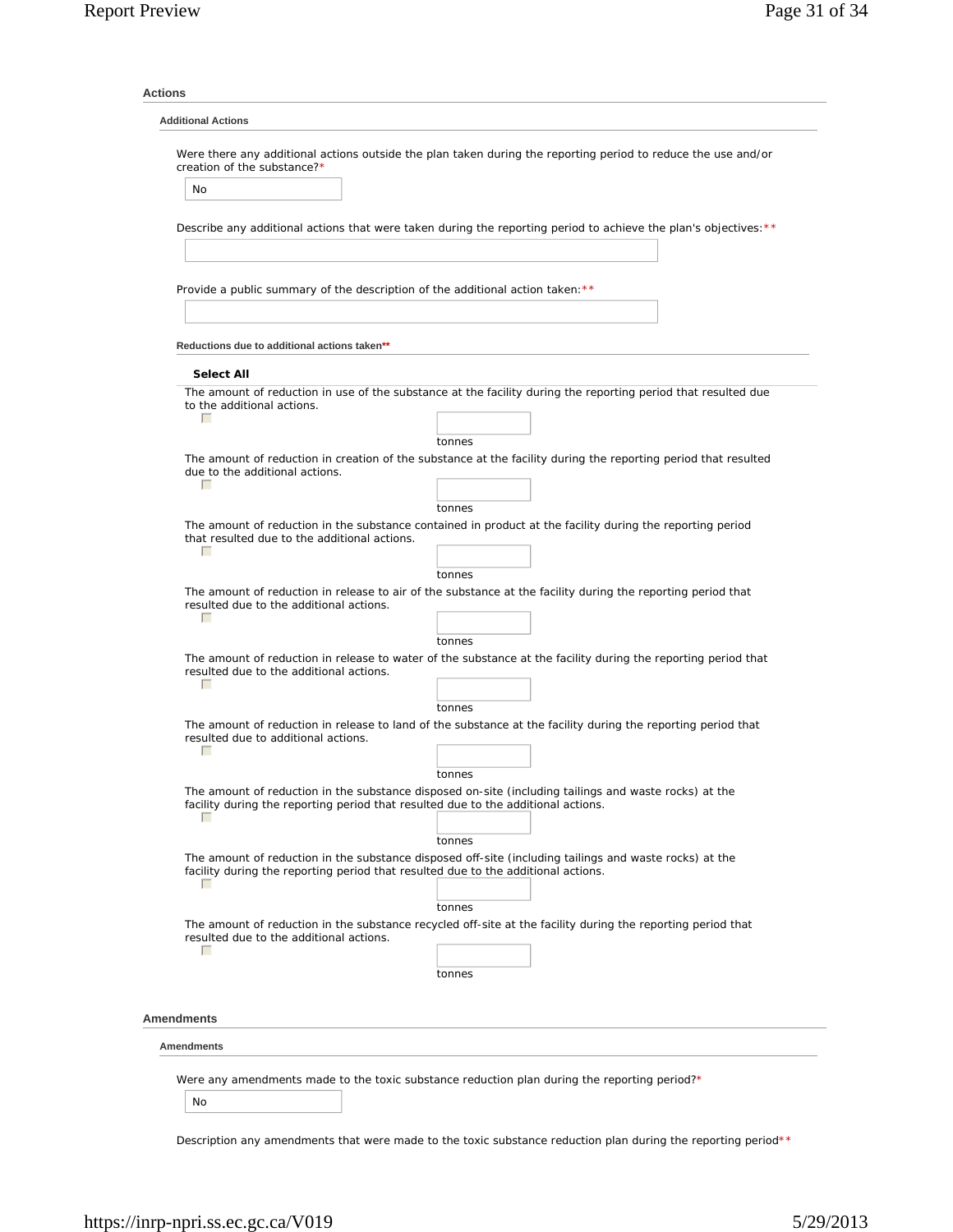| Provide a public summary of the description of any amendments that were made to the toxic substance reduction                                                                                                                                                                                                                                                                                                                                                                                                                                                                                       |    |                   |      |  |
|-----------------------------------------------------------------------------------------------------------------------------------------------------------------------------------------------------------------------------------------------------------------------------------------------------------------------------------------------------------------------------------------------------------------------------------------------------------------------------------------------------------------------------------------------------------------------------------------------------|----|-------------------|------|--|
| plan during the reporting period**                                                                                                                                                                                                                                                                                                                                                                                                                                                                                                                                                                  |    |                   |      |  |
|                                                                                                                                                                                                                                                                                                                                                                                                                                                                                                                                                                                                     |    |                   |      |  |
|                                                                                                                                                                                                                                                                                                                                                                                                                                                                                                                                                                                                     |    |                   |      |  |
| NA - 06, Copper (and its compounds)                                                                                                                                                                                                                                                                                                                                                                                                                                                                                                                                                                 |    |                   |      |  |
| NA - 06, Copper (and its compounds)                                                                                                                                                                                                                                                                                                                                                                                                                                                                                                                                                                 |    |                   |      |  |
| <b>Objectives, Description and Targets</b>                                                                                                                                                                                                                                                                                                                                                                                                                                                                                                                                                          |    |                   |      |  |
| This information is read-only and is pulled directly from your most recent submitted Plan Summary. To make changes<br>to the information on this screen, please update your plan summary and re-submit. For more details about updating<br>the plan summary, please select "Help".                                                                                                                                                                                                                                                                                                                  |    |                   |      |  |
| Objectives                                                                                                                                                                                                                                                                                                                                                                                                                                                                                                                                                                                          |    |                   |      |  |
| Objectives in plan: *                                                                                                                                                                                                                                                                                                                                                                                                                                                                                                                                                                               |    |                   |      |  |
| OBJECTIVES Since copper is an essential component of our finished product we are<br>not able to eliminate or replace copper in our manufacturing process however our<br>goal is to continually work toward improving efficiencies at the facility thereby<br>reducing copper waste in the manufacturing process. The principles we intend to<br>apply to achieve reductions in copper waste at the facility include: 1. Eliminate any<br>remaining scrap paths which do not provide reclaim value; 2. Improvements to<br>accounting and measurement methods; 3. Reduction of scrap going to recycle |    |                   |      |  |
| paths; 4. Material separation to improve scrap recovery; and 5. Recovery of copper<br>fines in drawing processes starting in 2013.                                                                                                                                                                                                                                                                                                                                                                                                                                                                  |    |                   |      |  |
|                                                                                                                                                                                                                                                                                                                                                                                                                                                                                                                                                                                                     |    |                   |      |  |
| <b>Use Targets</b>                                                                                                                                                                                                                                                                                                                                                                                                                                                                                                                                                                                  |    |                   |      |  |
| What is the targeted reduction in use of the toxic substance at the facility?*                                                                                                                                                                                                                                                                                                                                                                                                                                                                                                                      |    |                   |      |  |
|                                                                                                                                                                                                                                                                                                                                                                                                                                                                                                                                                                                                     |    | Quantity (tonnes) | Unit |  |
| $\overline{\vee}$                                                                                                                                                                                                                                                                                                                                                                                                                                                                                                                                                                                   | or |                   |      |  |
|                                                                                                                                                                                                                                                                                                                                                                                                                                                                                                                                                                                                     |    |                   |      |  |
| What is the targeted timeframe for this reduction?*                                                                                                                                                                                                                                                                                                                                                                                                                                                                                                                                                 |    |                   |      |  |
| $\overline{\vee}$                                                                                                                                                                                                                                                                                                                                                                                                                                                                                                                                                                                   | or |                   |      |  |
|                                                                                                                                                                                                                                                                                                                                                                                                                                                                                                                                                                                                     |    | years             |      |  |
| Description of Target:                                                                                                                                                                                                                                                                                                                                                                                                                                                                                                                                                                              |    |                   |      |  |
| n/a                                                                                                                                                                                                                                                                                                                                                                                                                                                                                                                                                                                                 |    |                   |      |  |
| <b>Creation Targets</b>                                                                                                                                                                                                                                                                                                                                                                                                                                                                                                                                                                             |    |                   |      |  |
| What is the targeted reduction in creation of the toxic substance at the facility?*                                                                                                                                                                                                                                                                                                                                                                                                                                                                                                                 |    |                   |      |  |
|                                                                                                                                                                                                                                                                                                                                                                                                                                                                                                                                                                                                     |    |                   |      |  |
| $\overline{\vee}$                                                                                                                                                                                                                                                                                                                                                                                                                                                                                                                                                                                   |    | Quantity (tonnes) | Unit |  |
|                                                                                                                                                                                                                                                                                                                                                                                                                                                                                                                                                                                                     | or |                   |      |  |
| What is the targeted timeframe for this reduction?*                                                                                                                                                                                                                                                                                                                                                                                                                                                                                                                                                 |    |                   |      |  |
| $\overline{\vee}$                                                                                                                                                                                                                                                                                                                                                                                                                                                                                                                                                                                   | or |                   |      |  |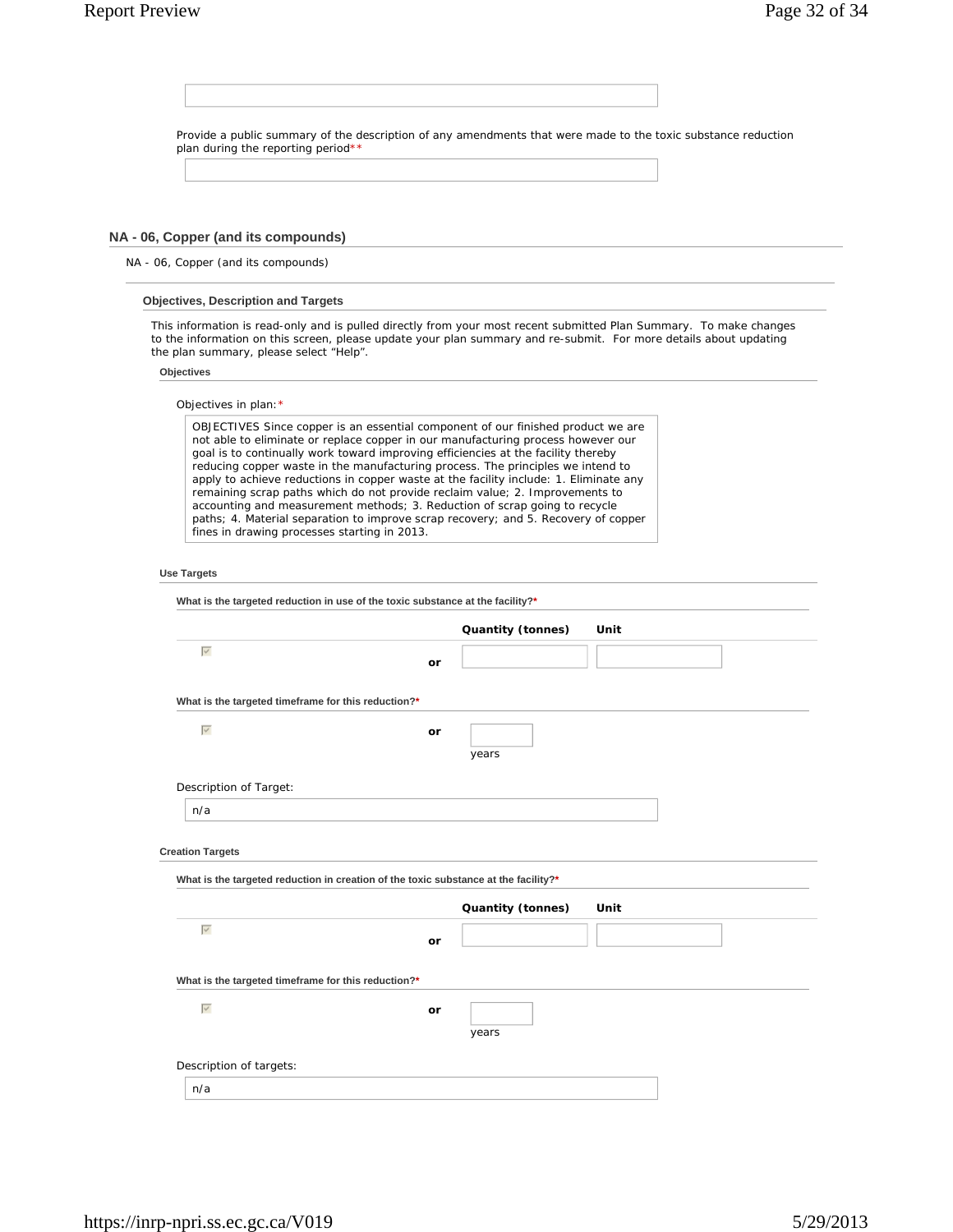| <b>Additional Actions</b>                                                              |                                                                                                                          |
|----------------------------------------------------------------------------------------|--------------------------------------------------------------------------------------------------------------------------|
| creation of the substance?*                                                            | Were there any additional actions outside the plan taken during the reporting period to reduce the use and/or            |
| No                                                                                     |                                                                                                                          |
|                                                                                        | Describe any additional actions that were taken during the reporting period to achieve the plan's objectives: **         |
|                                                                                        |                                                                                                                          |
| Provide a public summary of the description of the additional action taken: **         |                                                                                                                          |
|                                                                                        |                                                                                                                          |
| Reductions due to additional actions taken**                                           |                                                                                                                          |
| <b>Select All</b>                                                                      |                                                                                                                          |
|                                                                                        | The amount of reduction in use of the substance at the facility during the reporting period that resulted due            |
| to the additional actions.<br>г                                                        |                                                                                                                          |
|                                                                                        |                                                                                                                          |
|                                                                                        | tonnes<br>The amount of reduction in creation of the substance at the facility during the reporting period that resulted |
| due to the additional actions.<br>г                                                    |                                                                                                                          |
|                                                                                        | tonnes                                                                                                                   |
|                                                                                        | The amount of reduction in the substance contained in product at the facility during the reporting period                |
| that resulted due to the additional actions.<br>г                                      |                                                                                                                          |
|                                                                                        | tonnes                                                                                                                   |
|                                                                                        | The amount of reduction in release to air of the substance at the facility during the reporting period that              |
| resulted due to the additional actions.<br>п                                           |                                                                                                                          |
|                                                                                        | tonnes                                                                                                                   |
|                                                                                        | The amount of reduction in release to water of the substance at the facility during the reporting period that            |
| resulted due to the additional actions.<br>г                                           |                                                                                                                          |
|                                                                                        | tonnes                                                                                                                   |
| resulted due to additional actions.                                                    | The amount of reduction in release to land of the substance at the facility during the reporting period that             |
| г                                                                                      |                                                                                                                          |
|                                                                                        | The amount of reduction in the substance disposed on-site (including tailings and waste rocks) at the                    |
| facility during the reporting period that resulted due to the additional actions.<br>г |                                                                                                                          |
|                                                                                        | tonnes                                                                                                                   |
| facility during the reporting period that resulted due to the additional actions.<br>п | The amount of reduction in the substance disposed off-site (including tailings and waste rocks) at the                   |
|                                                                                        | tonnes                                                                                                                   |
| resulted due to the additional actions.<br>г                                           | The amount of reduction in the substance recycled off-site at the facility during the reporting period that              |
|                                                                                        | tonnes                                                                                                                   |
|                                                                                        |                                                                                                                          |
| <b>Amendments</b>                                                                      |                                                                                                                          |
| Amendments                                                                             |                                                                                                                          |
|                                                                                        | Were any amendments made to the toxic substance reduction plan during the reporting period?*                             |

Description any amendments that were made to the toxic substance reduction plan during the reporting period\*\*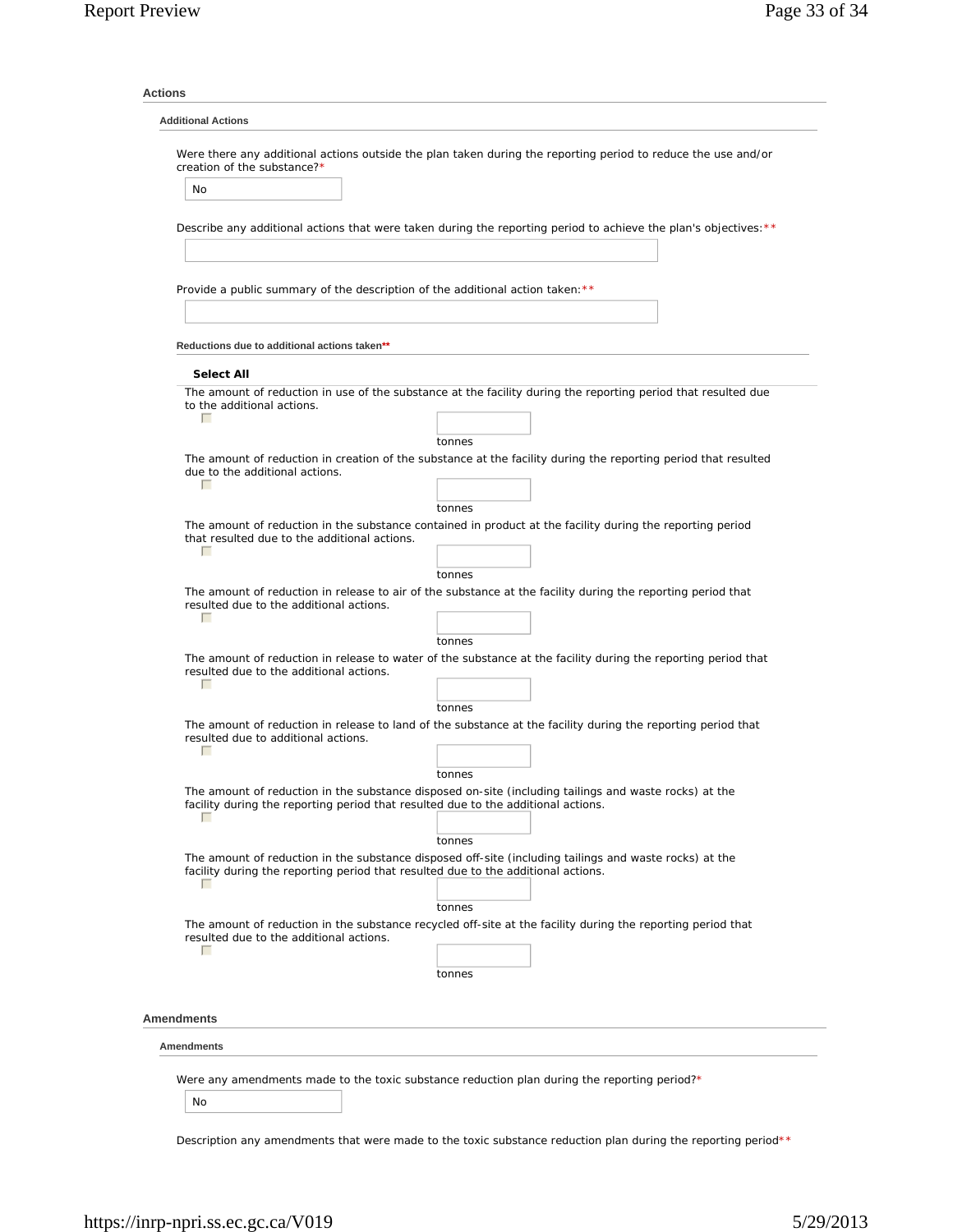Provide a public summary of the description of any amendments that were made to the toxic substance reduction plan during the reporting period\*\*

Version: 2.5.1.1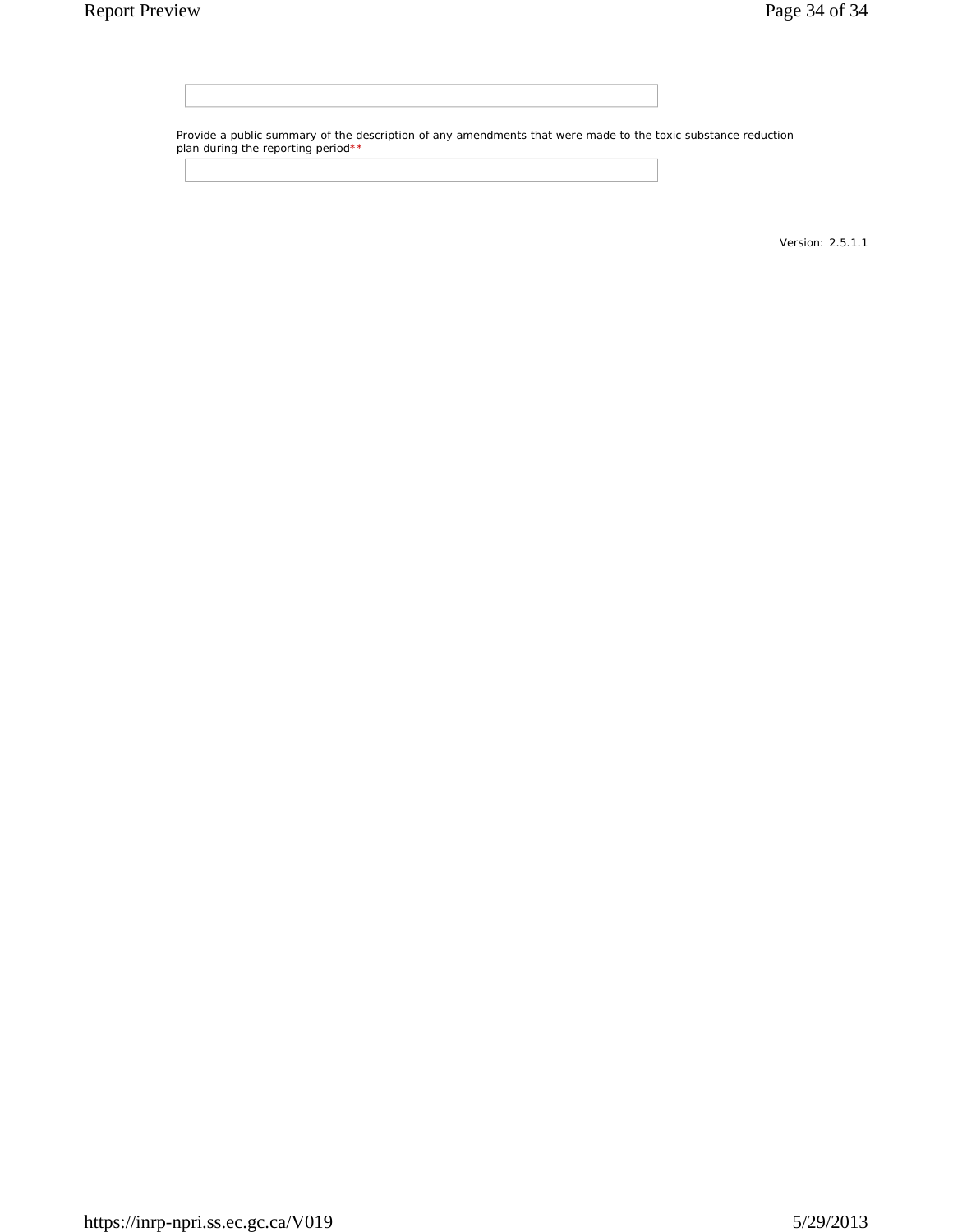# Canadä

# Government Gouvernement<br>of Canada du Canada

# Single Window<br>NPRI and Partners

# **Report Submission and Electronic Certification NPRI - Electronic Statement of Certification**

Specify an Environment Canada region from which you would like to receive correspondence:

Montréal - QC

Specify the language of correspondence:

English

Comments (optional):

I hereby certify that I have exercised due diligence to ensure that the submitted information is true and complete. The amounts and values for the facility(ies) identified below are accurate, based on reasonable estimates using available data. The data for the facility(ies) that I represent are hereby submitted to the programs identified below using the Single Window Reporting Application.

I also acknowledge that the data will be made public.

Note: Only the person identified as the Certifying Official or the authorized delegate should submit the report(s) identified below.

Company Name:

Domtech Inc.

Certifying Official (or authorized delegate):

Tim Bannon

Report Submitted by:

Tim Bannon

I, the Certifying Official or authorized delegate, agree with the statements above and acknowledge that by pressing the "Submit Report(s)" button, I am electronically certifying and submitting the facility report(s) for the identified company to its affiliated programs.

## **ON MOE TRA - Electronic Certification Statement**

## **Annual Report Certification Statement**

As of 29/05/2013, I, Tim Bannon, certify that I have read the reports on the toxic substance reduction plans for the toxic substances referred to below and am familiar with their contents, and to my knowledge the information contained in the reports is factually accurate and the reports comply with the Toxics Reduction Act, 2009 and Ontario Regulation 455/09 (General) made under that Act.

| <b>TRA Substance List</b>                     |                              |
|-----------------------------------------------|------------------------------|
| CAS RN                                        | Substance Name               |
| NA - 01                                       | Antimony (and its compounds) |
| NA - 06                                       | Copper (and its compounds)   |
| $85 - 68 - 7$                                 | Butyl benzyl phthalate       |
| Company Name:<br>Domtech Inc.                 |                              |
| <b>Highest Ranking Employee</b><br>Tim Bannon |                              |
| Report Submitted by:                          |                              |
| Tim Bannon                                    |                              |